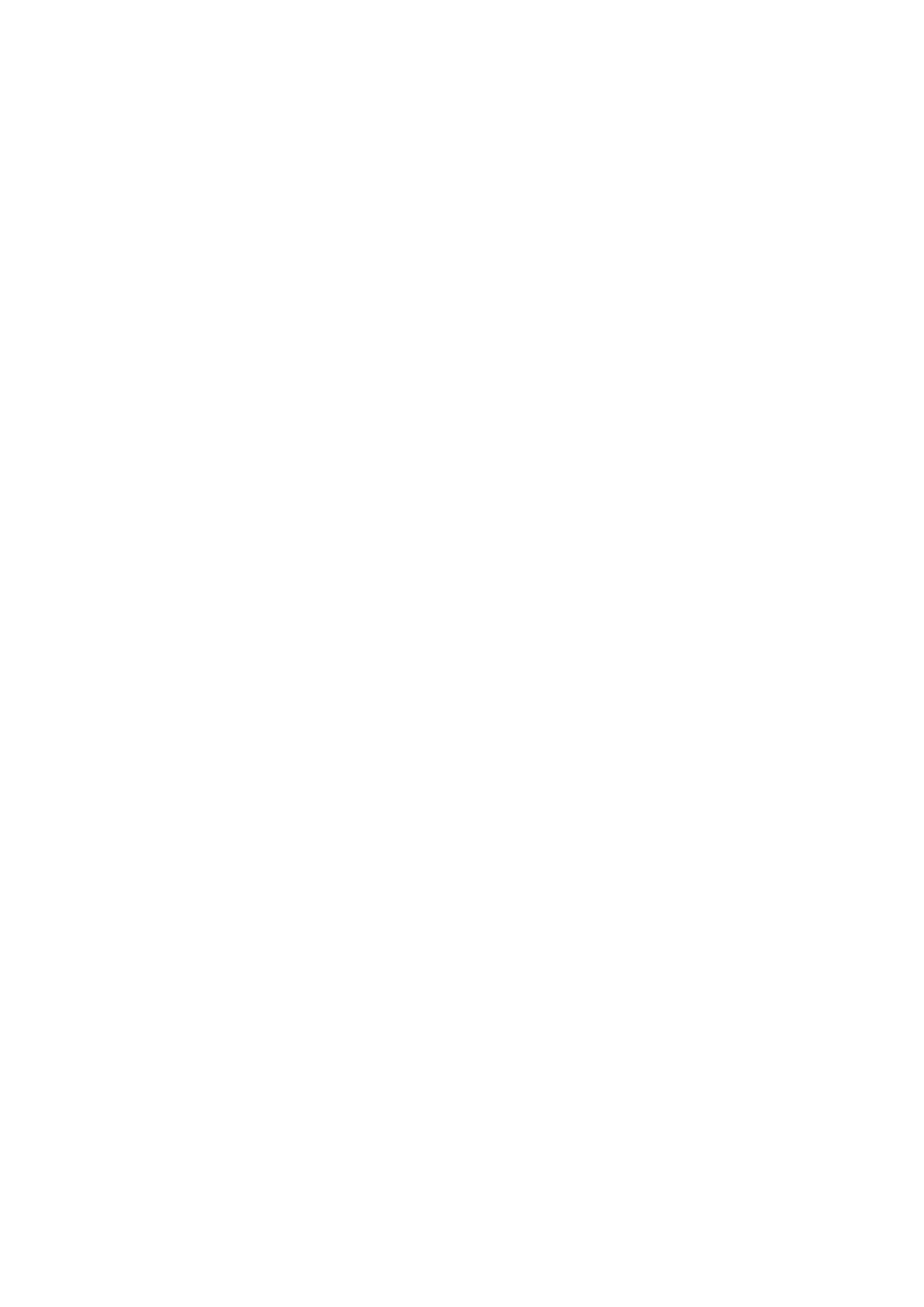## **Foreword**

As per the statute of West Bengal Fiscal Responsibility and Budget Management (FRBM) Act, 2010 as amended and the rules thereto, I present before this august house the Medium Term Fiscal Policy Statement and Fiscal Policy Strategy Statement for the year 2022–23.

March, 2022 Chandrima Bhattacharya Minister of State (Independent Charge) Department of Finance Government of West Bengal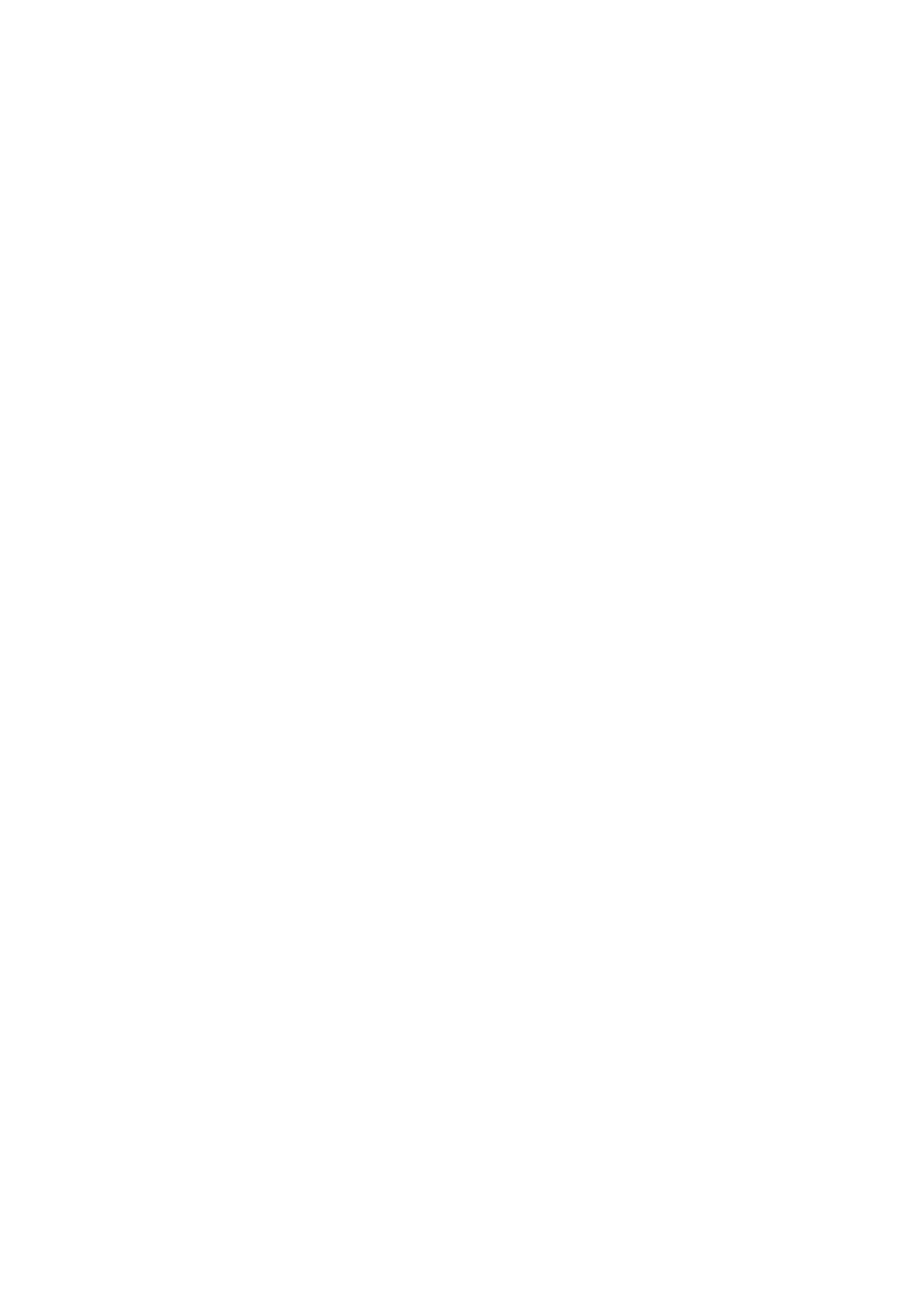# **CONTENTS**

| <b>S1.</b><br>No. | Subject                             | Page No.     |
|-------------------|-------------------------------------|--------------|
| $\mathbf{1}$      | Introduction                        | $\mathbf{1}$ |
| $\overline{2}$    | Overview of National Economy        | $2 - 3$      |
| 3                 | Overview of State Economy           | $4 - 5$      |
| $\overline{4}$    | Overview of National Finance        | $6 - 8$      |
| 5                 | Overview of State Finance           | $9 - 13$     |
| 6                 | Medium term fiscal policy statement | $14 - 15$    |
| 7                 | Fiscal policy strategy statement    | $16 - 26$    |
| 8                 | Disclosure forms                    | $27 - 32$    |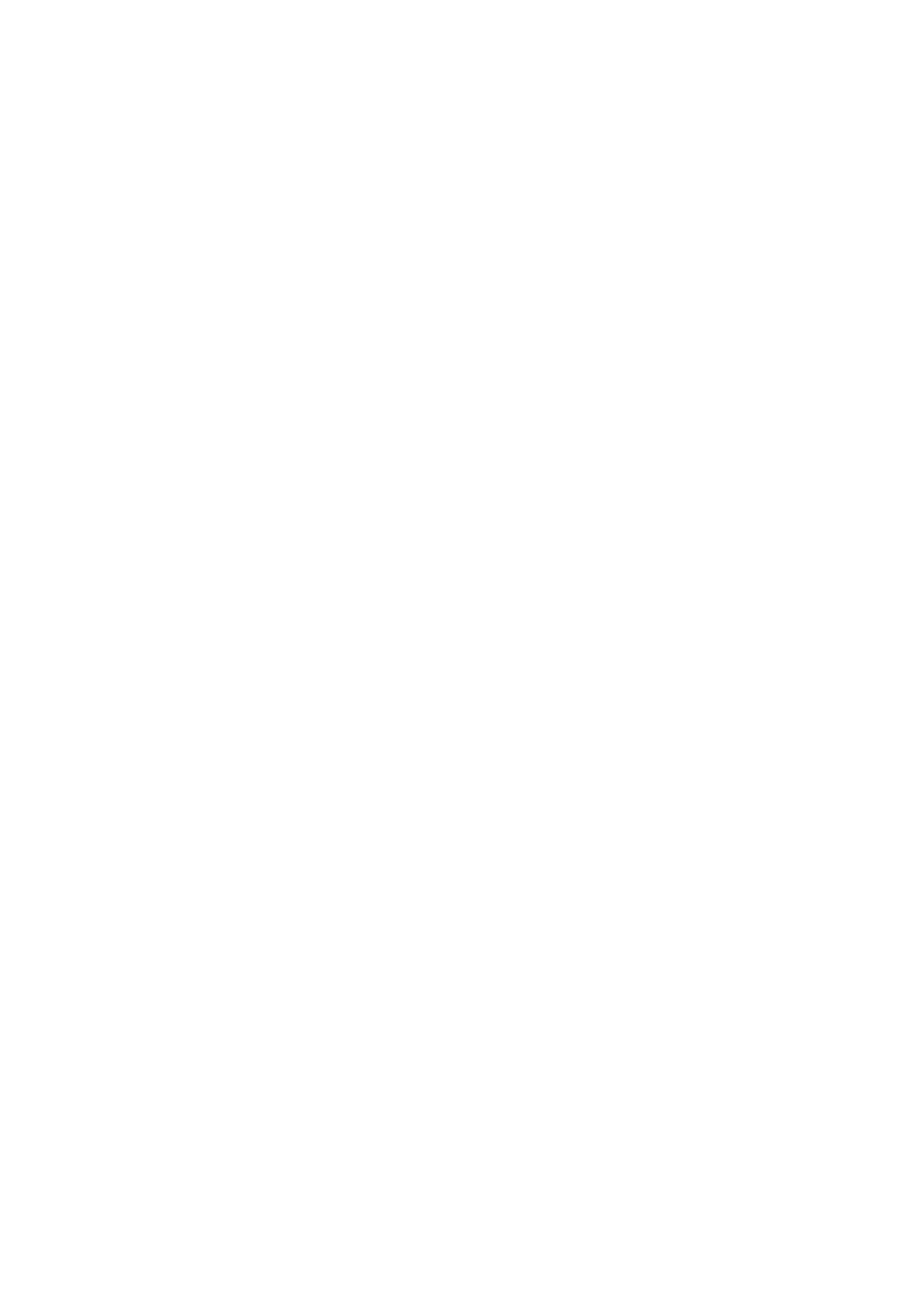## **Introduction**

The path of fiscal prudence and discipline are imperative for ensuring overall fiscal health of the state. Focus on crucial fiscal indicators, is therefore important to optimise/reduce revenue deficit & fiscal deficit and to ensure prudent debt management. The West Bengal Fiscal Responsibility and Budget Management (FRBM) Act, 2010 was enacted in July 2010, and further amended in April 2011 and again on January, 2021. According to the last amendment, targets which had been fixed are still continuing for the coming years.

A set of recommendations has also been provided by the Fifteenth Central Finance Commission to meet the fiscal targets of Union and State Governments. One of the recommendations is that the State Governments may amend their FRBM Acts to provide for the statutory flexible limits on fiscal deficit. Again, the concerned FRBM Act may also be suitably amended to provide a statutory ceiling on the sanction of new capital initiatives to an appropriate multiple of the annual budget provision.

The 15th Finance Commission has enunciated provisions to introduce some flexibility in the fiscal discipline front of the State:–

"The normal limit for net borrowing may be fixed at 4 per cent of GSDP in 2021-22, 3.5 per cent in 2022-23 and be maintained at 3 per cent of GSDP from 2023-24 to 2025-26. The term 'normal' is used to clarify that we have not accounted for any additional borrowing to be done by the State Governments to manage the shortfall in GST compensation to them, or the incentive-based additional borrowing space that we have recommended for power sector reform."

As per the FRBM Act, milestones have been set on a yearly basis to evaluate progress of achievement on fiscal discipline front. This yearly Statement reflecting upon the fiscal policy and fiscal strategy of the state is prepared as per the stated Act.

In the portions of the text that follows, discussions on overview in terms of growth of national and state economy have been made in respect of GDP/GSDP and GVA/ GSVA calculated on base year 2011-12, and fiscal indicators have been arrived at accordingly.

The Medium Term Fiscal Policy Statement and Fiscal Policy Strategy Statement for 2022-23 is presented along with the Annual Budget in the Assembly to reflect upon the intent of the government and initiatives adopted on its behalf to fulfill the objectives mentioned in the stated Act.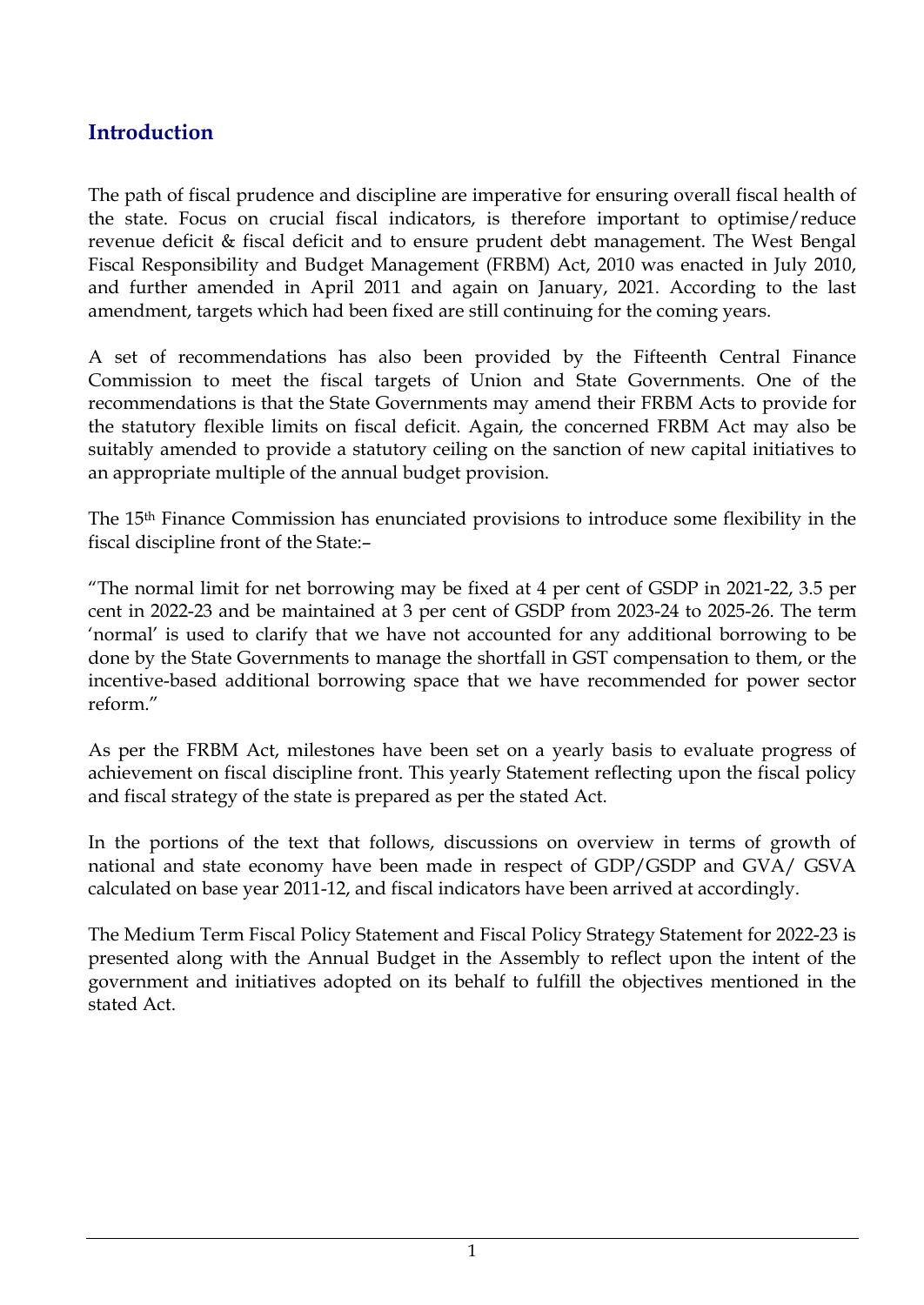## **Overview of National Economy**

A Press Note was released on 7th January 2022 by the Ministry of Statistics and Programme Implementation, the National Statistical Office (NSO), Govt. of India, where absolute GDP and GVA figures for All India and sectoral percentage shares etc., both at constant and current prices at base 2011-12, have been published with regard to 1st Advanced Estimates for 2021-22, as well as for previous few years. Hereunder, GDP growth figures of All India for the last few years have fallen which is shown in the tabulation presented below. Particularly in 2020-21 major decline in growth due to pandemic COVID 19 is seen.

#### **Annual Growth of Gross Domestic Product (GDP) and Gross Value Added (GVA) at Market Price of All India at Base, 2011-12**

| Year               | GDP Growth (Per cent) |                       |  |
|--------------------|-----------------------|-----------------------|--|
|                    | <b>Current Price</b>  | <b>Constant Price</b> |  |
| $2019 - 20$ (RE)   | 7.75                  | 4.04                  |  |
| $2020 - 21$ (PE)   | $-2.97$               | $-7.25$               |  |
| 2021-22 $(1st AE)$ | 17.57                 | 9.18                  |  |

Source: Press note on 7 Jan, 2022, NSO, Govt. of India, RE: Revised Estimate; PE: Provisional Estimate; AE: Advance Estimate

Since, sectoral classification of GDP with regard to national figures is not given, no such sectoral classification with regard to the three major sectors - agriculture and allied, industry and services sectors could be provided. However, national GVA figures on sectoral share of total GVA, are as provided herewith.

### **Percentage Share of Gross Value Added (GVA) of India at basic price by Economic activity at current price at base, 2011-12**

| Sector                          | Share in % at Current (2011-12) Prices |                  |                     |
|---------------------------------|----------------------------------------|------------------|---------------------|
|                                 | $2019 - 20$ (RE)                       | $2020 - 21$ (PE) | 2021-22 ( $1st$ AE) |
| Agriculture, Forestry & Fishery | 18.38                                  | 20.19            | 18.76               |
| Industry                        | 26.65                                  | 25.92            | 28.20               |
| Services                        | 54.97                                  | 53.89            | 53.04               |
| GSVA at basic price             | 100                                    | 100              | 100                 |

Source: Press note on 7 Jan, 2021, NSO, Govt. of India, RE: Revised Estimate; PE: Provisional Estimate; AE: Advance Estimate

#### **Percentage Share of Gross Value Added (GVA) of India at basic price by Economic activity at constant price of All India with Base, 2011-12**

| Sector                          | Share in % at Constant (2011-12) Prices |              |                  |  |  |
|---------------------------------|-----------------------------------------|--------------|------------------|--|--|
|                                 | $2019 - 20$ (RE)                        | 2020-21 (PE) | 2021-22 (1st AE) |  |  |
| Agriculture, Forestry & Fishery | 14.83                                   | 16.38        | 15.67            |  |  |
| Industry                        | 29.59                                   | 29.34        | 30.22            |  |  |
| <b>Services</b>                 | 55.58                                   | 54.28        | 54.11            |  |  |
| GSVA at basic price             | 100                                     | 100          | 100              |  |  |

Source: Press note on 7 Jan, 2021, NSO, Govt. of India, RE: Revised Estimate; PE: Provisional Estimate; AE: Advance Estimate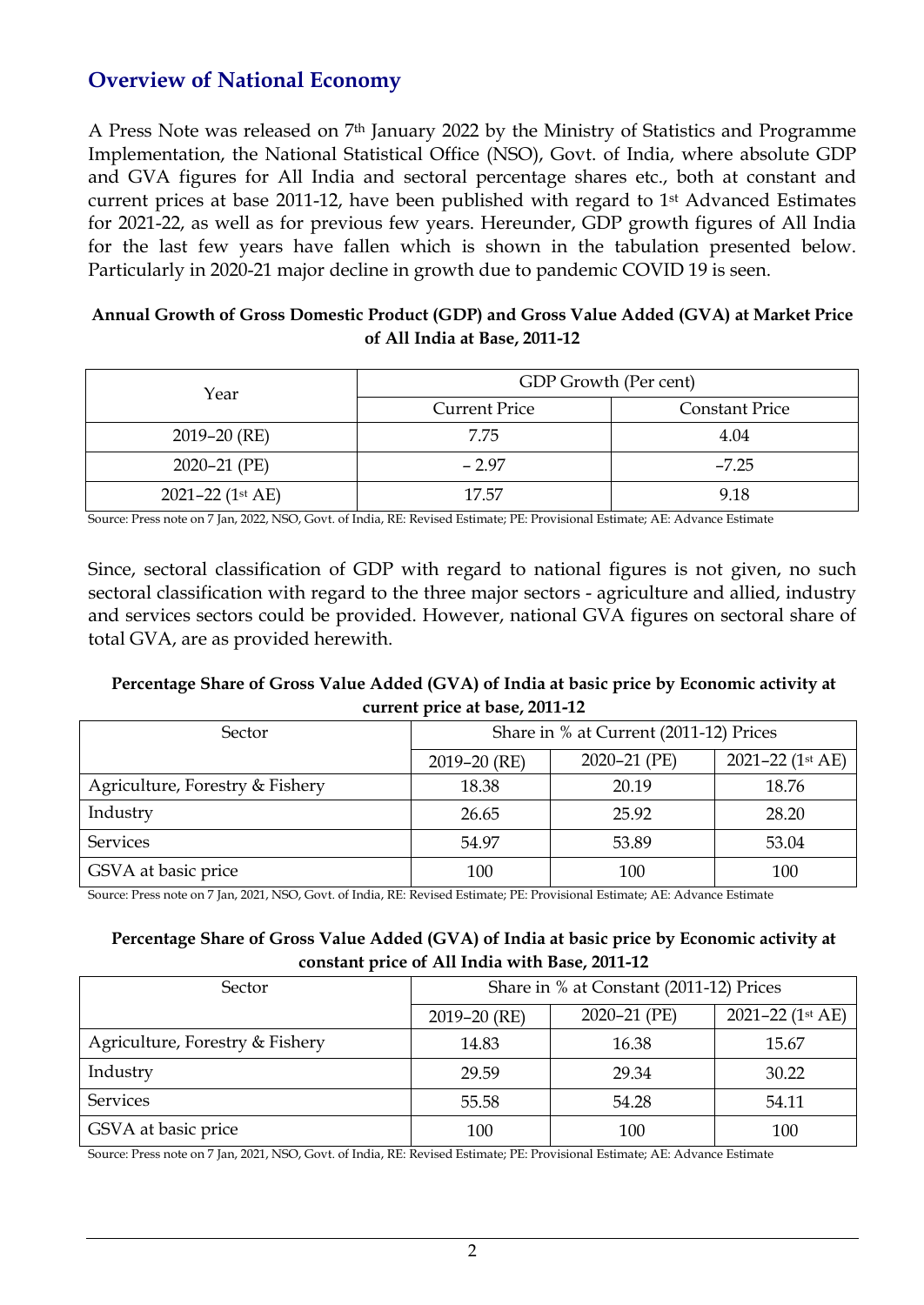

### **Growth Rate of Index of Industrial Production (IIP) of India at Base 2011-12**

| Year $\rightarrow$<br>Sector $\downarrow$ | $2019 - 20$ | $2020 - 21$ | $2021 - 22$<br>$(ApriI - Oct.)$ |
|-------------------------------------------|-------------|-------------|---------------------------------|
| Manufacturing                             | $-1.4$      | $-9.6$      | 21.2                            |
| General                                   | $-0.8$      | $-8.4$      | 20.0                            |

*Source: For India data are obtained from National Statistical Office, Ministry of Statistics & Programme Implementation, Government of India. Note: Data are as on 12th January, 2021.*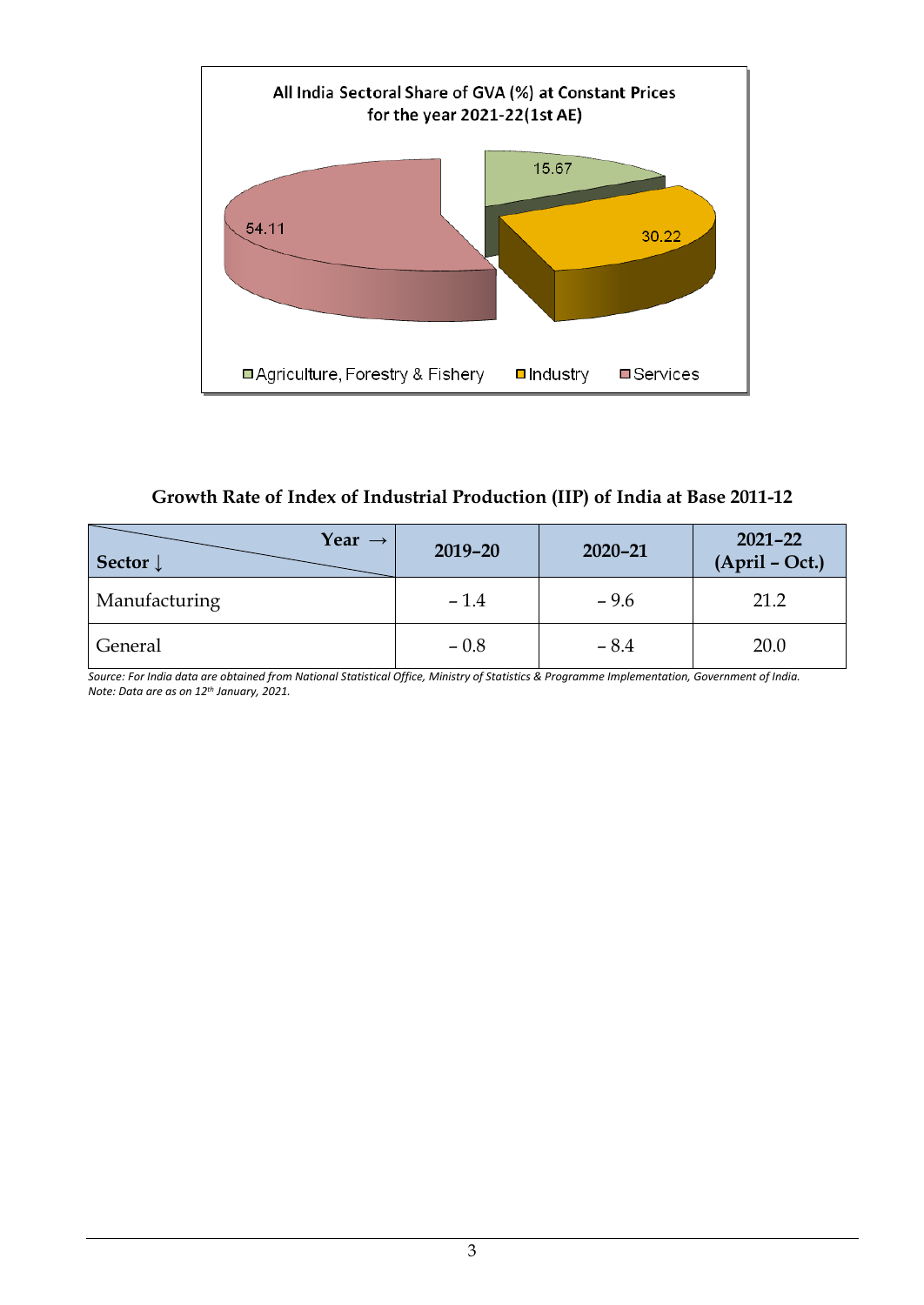## **Overview of State Economy**

West Bengal GSDP figures, their annual growth rates, percentage of sectoral shares etc. have been deduced by the Bureau of Applied Economics & Statistics, Department of Planning & Statistics, Government of West Bengal for the last few financial years in terms of constant and current prices at base, 2011-12. Here GSDP growth rates, their percentage shares across three major economic sectors etc. have been analysed at constant and current prices with base year 2011-12 and such have been literally represented below.

**Annual Growth of Gross State Domestic Product (GSDP) of West Bengal at Base, 2011-12**

| Year               | GSDP Growth (Per cent) |                       |  |
|--------------------|------------------------|-----------------------|--|
|                    | <b>Current Price</b>   | <b>Constant Price</b> |  |
| $2019 - 20$ (RE)   | 9.57                   | 6.13                  |  |
| 2020-21 (PE)       | 7.72                   | 1.06                  |  |
| 2021-22 $(1st AE)$ | 18.11                  | 12.82                 |  |

Source: BAE&S, P & S Dept., Government of West Bengal, RE: Revised Estimate; PE: Provisional Estimate; AE: Advance Estimate

GSDP of West Bengal has grown steadily and prodigiously over the period under consideration, as evident from the Table above. However, growth has declined during 2020- 21 due to pandemic COVID 19. It is to be noted that **where GDP growth of India is (-)7.25 during 2020-21, GSDP growth of West Bengal is able to maintain (+)1.06 due to its appropriate demand stimulating macro-economic policy.**

Sectoral shares in percentages of GSVA at constant and current prices at base 2011-12, have been provided here for the last few years to highlight the thrust in sectoral contribution towards the State's overall GSVA over the years.

| Percentage Share of Gross State Value Added (GSVA) of West Bengal at basic price |
|----------------------------------------------------------------------------------|
| by Economic activity at current price at base, 2011-12                           |

| Sector                          | Share in % at Current (2011-12) Prices |              |                     |
|---------------------------------|----------------------------------------|--------------|---------------------|
|                                 | $2019 - 20$ (RE)                       | 2020-21 (PE) | 2021-22 ( $1st$ AE) |
| Agriculture, Forestry & Fishery | 22.30                                  | 22.21        | 19.71               |
| Industry                        | 22.31                                  | 20.79        | 22.78               |
| <b>Services</b>                 | 55.39                                  | 57.00        | 57.51               |
| GSVA at basic price             | 100.00                                 | 100.00       | 100.00              |

Source: BAE&S, P & S Dept., Government of West Bengal, RE: Revised Estimate; PE: Provisional Estimate; AE: Advance Estimate

#### **Percentage Share of Gross State Value Added (GSVA) of West Bengal at basic price by Economic activity at constant price at base, 2011-12**

| Sector                          | Share in % at Constant (2011-12) Prices |                  |                      |
|---------------------------------|-----------------------------------------|------------------|----------------------|
|                                 | $2019 - 20$ (RE)                        | $2020 - 21$ (PE) | $2021 - 22$ (1st AE) |
| Agriculture, Forestry & Fishery | 18.72                                   | 19.50            | 17.19                |
| Industry                        | 29.11                                   | 28.52            | 29.96                |
| <b>Services</b>                 | 52.17                                   | 51.98            | 52.85                |
| GSVA at basic price             | 100.00                                  | 100.00           | 100.00               |

Source: BAE&S, P & S Dept., Government of West Bengal, RE: Revised Estimate; PE: Provisional Estimate; AE: Advance Estimate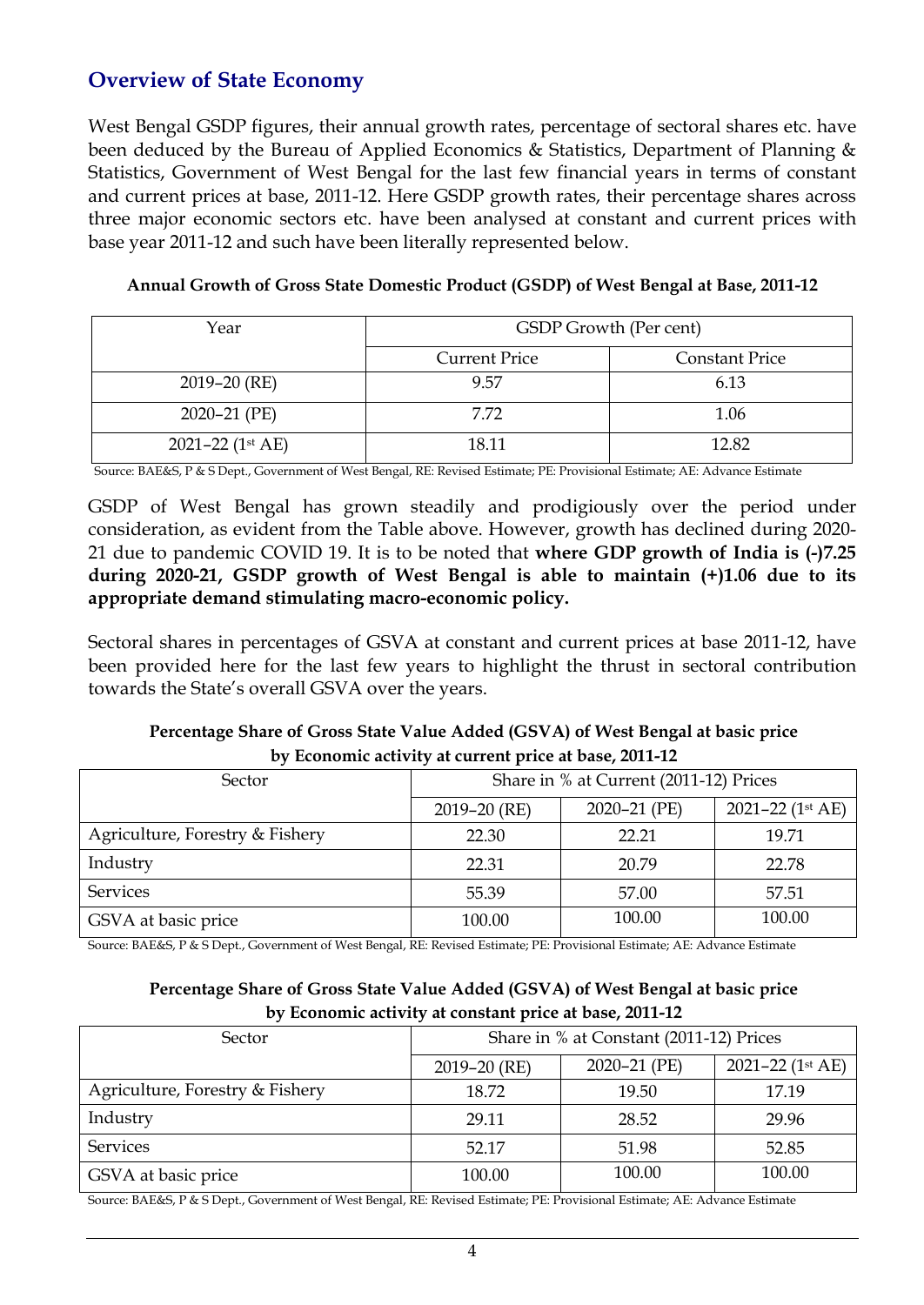

Services sector has consistently dominated the sectoral share of GSVA in constant / current prices over the last few years, followed by nearly equal shares of Industry and Agriculture and allied sectors.

| Year $\rightarrow$<br>Sector $\downarrow$ | $2019 - 20$ | $2020 - 21$ | $2021 - 22$<br>$(ApriI - Oct.)$ |
|-------------------------------------------|-------------|-------------|---------------------------------|
| Manufacturing                             | 5.8         | $-7.6$      | 29.8                            |
| General                                   | 2.4         | $-3.4$      | 24.8                            |

### **Growth Rate of Index of Industrial Production (IIP) of West Bengal at Base 2011-12**

*Source: For West Bengal data are obtained from Bureau of Applied Economics & Statistics, Department of Planning & Statistics, Government of West Bengal.* 

Decline in growth during the year 2020-21 is noticed in Index of Industrial Production (IIP) due to pandemic COVID 19. However, IIP growth in Manufacturing is 29.8 and growth in General is 24.8 during 2021-22 (April–Oct.).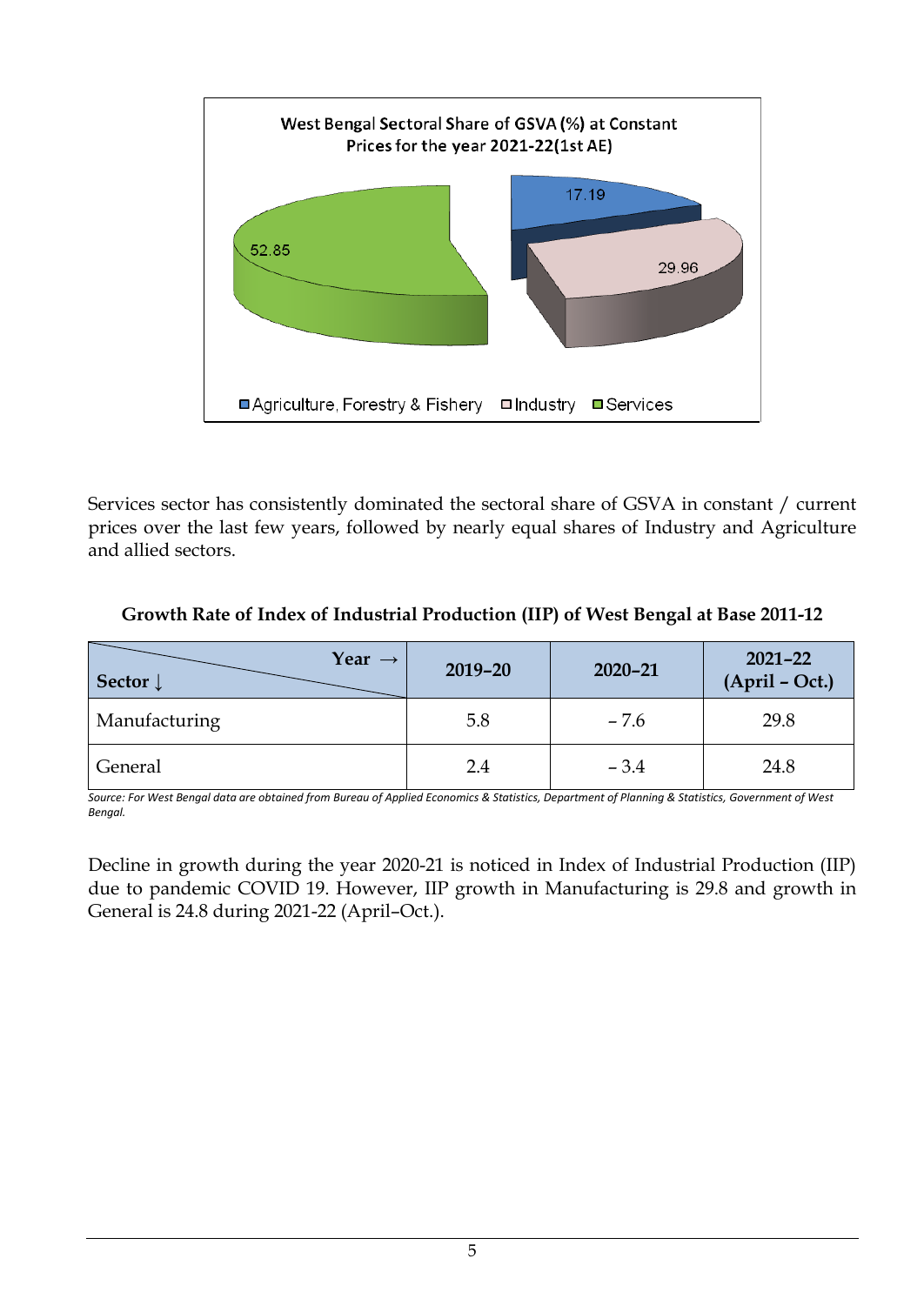## **Overview of National Finance**

As per Union Government budget publication the tables and graph below present different types of receipts of the Government of India during last ten years. It shows the Government's expenditure on different sectors and their share of percentage along with their trend.

| Financial Year | Tax Revenue | Non-Tax | <b>Total Revenue</b> | Capital  |                       |
|----------------|-------------|---------|----------------------|----------|-----------------------|
|                |             | Revenue | Receipts             | Receipts | <b>Total Receipts</b> |
| 2010-11        | 569869      | 218602  | 788471               | 408857   | 1197328               |
| 2011-12        | 629765      | 121672  | 751437               | 552928   | 1304365               |
| 2012-13        | 741877      | 137355  | 879232               | 531140   | 1410372               |
| 2013-14        | 815854      | 198870  | 1014724              | 544723   | 1559447               |
| 2014-15        | 903615      | 197857  | 1101472              | 562201   | 1663673               |
| 2015-16        | 943765      | 251260  | 1195025              | 595748   | 1790783               |
| 2016-17        | 1101372     | 272831  | 1374203              | 600991   | 1975194               |
| 2017-18        | 1242488     | 192745  | 1435233              | 706740   | 2141973               |
| 2018-19        | 1317211     | 235705  | 1552916              | 762197   | 2315113               |
| 2019-20        | 1356902     | 327157  | 1684059              | 1002271  | 2686330               |
| 2020-21        | 1426287     | 207633  | 1633920              | 1875916  | 3509836               |

#### **Pattern of Total Receipts of the Government of India (**₹ **in Crore)**

*Source: Budget Publications of Ministry of Finance, Government of India*



#### **National position in Capital Expenditure**

The key parameters of National Finances are shown in the following tables, graphs and paragraphs.

#### **Share of Capital Expenditure in Total Expenditure**

| <b>Financial Year</b> | Capital Expenditure<br>(₹ in Crore) | <b>Total Expenditure</b><br>(₹ in Crore) | Capital Expenditure<br>as % of Total Expenditure |
|-----------------------|-------------------------------------|------------------------------------------|--------------------------------------------------|
| 2010-11               | 156605                              | 1197328                                  | 13.08                                            |
| 2011-12               | 158580                              | 1304365                                  | 12.16                                            |
| 2012-13               | 166858                              | 1410372                                  | 11.83                                            |
| 2013-14               | 187675                              | 1559447                                  | 12.03                                            |
| 2014-15               | 196681                              | 1663673                                  | 11.82                                            |
| 2015-16               | 253022                              | 1790783                                  | 14.13                                            |
| 2016-17               | 284610                              | 1975194                                  | 14.41                                            |
| 2017-18               | 263140                              | 2141973                                  | 12.28                                            |
| 2018-19               | 307714                              | 2315113                                  | 13.29                                            |
| 2019-20               | 335726                              | 2686330                                  | 12.50                                            |
| 2020-21               | 426317                              | 3509836                                  | 12.15                                            |

*Source: Budget Publications of Ministry of Finance, Government of India*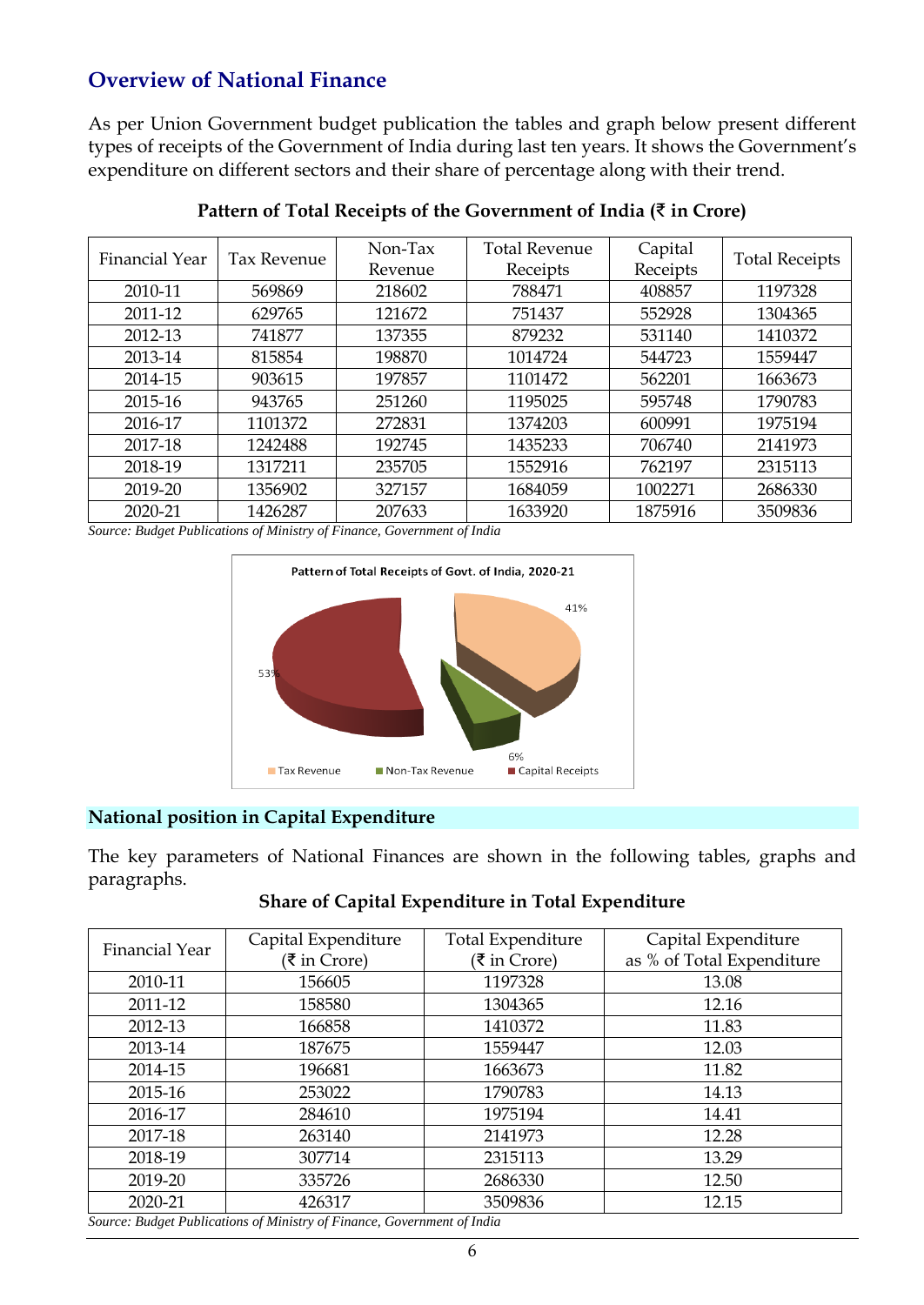From the table above it can be seen that over time share of capital expenditure in total expenditure has declined. Between 2016-17 and 2020-21, the share of capital expenditure in total expenditure has fallen about two percentage points.

**Expenditure on Social Services Sector** (*includes Education, Sports, Art & Culture, Health & Family Welfare, Water Supply, Sanitation, Housing, Information & Broadcasting, Labour & Labour Welfare, Welfare of SC, ST and OBC, Social Welfare, Nutrition and others)***:**

Government's expenditure on social services sector plays a pivotal role in shaping the development storyline of an economy. The share of social services sector expenditure in total expenditure has significantly fallen over time, as shown in the table below. Between 2010-11 and 2020-21 the share had fallen from 10.35 to merely 4.49 per cent.

| Financial Year | <b>Social Services Sector</b><br>Expenditure<br>(₹ in Crore) | Total Expenditure<br>$(3\overline{5})$ in Crore) | Social Services Sector<br>Expenditure as % of<br><b>Total Expenditure</b> |
|----------------|--------------------------------------------------------------|--------------------------------------------------|---------------------------------------------------------------------------|
| 2010-11        | 123957                                                       | 1197328                                          | 10.35                                                                     |
| 2011-12        | 113818                                                       | 1304365                                          | 8.73                                                                      |
| 2012-13        | 119245                                                       | 1410372                                          | 8.45                                                                      |
| 2013-14        | 134858                                                       | 1559447                                          | 8.65                                                                      |
| 2014-15        | 61147                                                        | 1663673                                          | 3.68                                                                      |
| 2015-16        | 90321                                                        | 1790783                                          | 5.04                                                                      |
| 2016-17        | 98254                                                        | 1975194                                          | 4.97                                                                      |
| 2017-18        | 106335                                                       | 2141973                                          | 4.96                                                                      |
| 2018-19        | 112826                                                       | 2315113                                          | 4.87                                                                      |
| 2019-20        | 141089                                                       | 2686330                                          | 5.25                                                                      |
| 2020-21        | 173468                                                       | 3509836                                          | 4.94                                                                      |

**Share of Social Services Sector Expenditure in Total Expenditure**

*Source: Budget Publications of Ministry of Finance, Government of India*

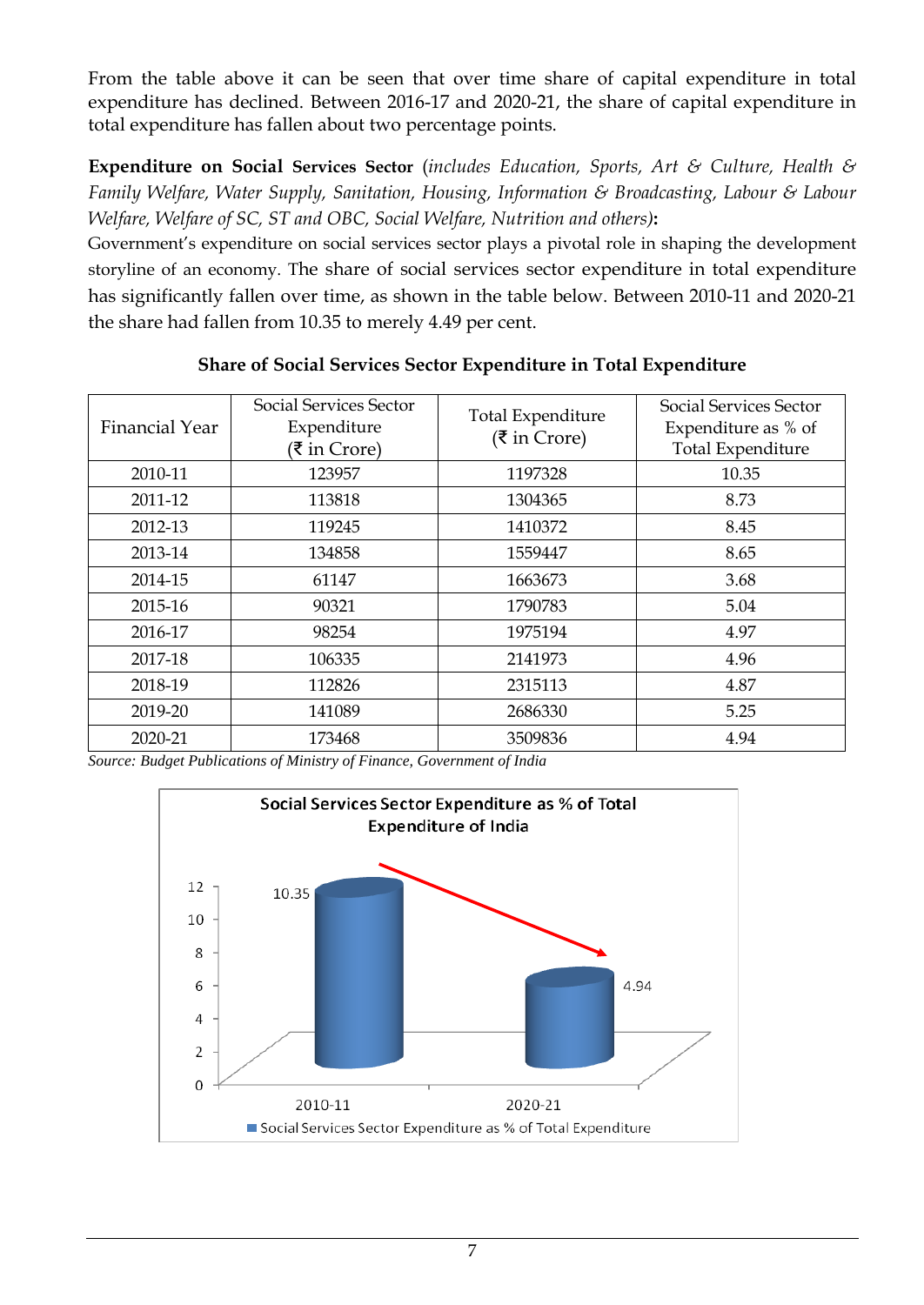### **Expenditure on Agriculture and Agri-allied including Rural Development** *(includes Agri & allied activities, Rural Development, Special Areas Program and Irrigation and Flood Control)*:

Government's intention towards development of agriculture and allied sector as well as towards the development of rural economy can be understood from the government expenditure on Agriculture and allied sector including related activities. Enough importance has not been given towards the development of rural economy as the share of Agriculture and allied sector including rural development in total expenditure has fallen over time, except the financial year 2020-21 as can be seen from the Table below.

| Share of Expenditure on Agriculture and Allied Sector Including Rural Development in |
|--------------------------------------------------------------------------------------|
| <b>Total Expenditure</b>                                                             |

| Financial Year | Expenditure on Agri<br>& Allied Sector<br>(₹ in Crore) | <b>Total Expenditure</b><br>(₹ in Crore) | Expenditure on Agri & Allied<br>Sector as % of Total Expenditure |
|----------------|--------------------------------------------------------|------------------------------------------|------------------------------------------------------------------|
| 2010-11        | 178796                                                 | 1197328                                  | 14.93                                                            |
| 2011-12        | 184387                                                 | 1304365                                  | 14.14                                                            |
| 2012-13        | 196692                                                 | 1410372                                  | 13.95                                                            |
| 2013-14        | 203438                                                 | 1559447                                  | 13.05                                                            |
| 2014-15        | 177637                                                 | 1663673                                  | 10.68                                                            |
| 2015-16        | 210679                                                 | 1790783                                  | 11.76                                                            |
| 2016-17        | 221540                                                 | 1975194                                  | 11.22                                                            |
| 2017-18        | 232427                                                 | 2141973                                  | 10.85                                                            |
| 2018-19        | 250518                                                 | 2315113                                  | 10.82                                                            |
| 2019-20        | 321534                                                 | 2686330                                  | 11.97                                                            |
| 2020-21        | 823360                                                 | 3509836                                  | 23.46                                                            |

*Source: Budget Publications of Ministry of Finance, Government of India*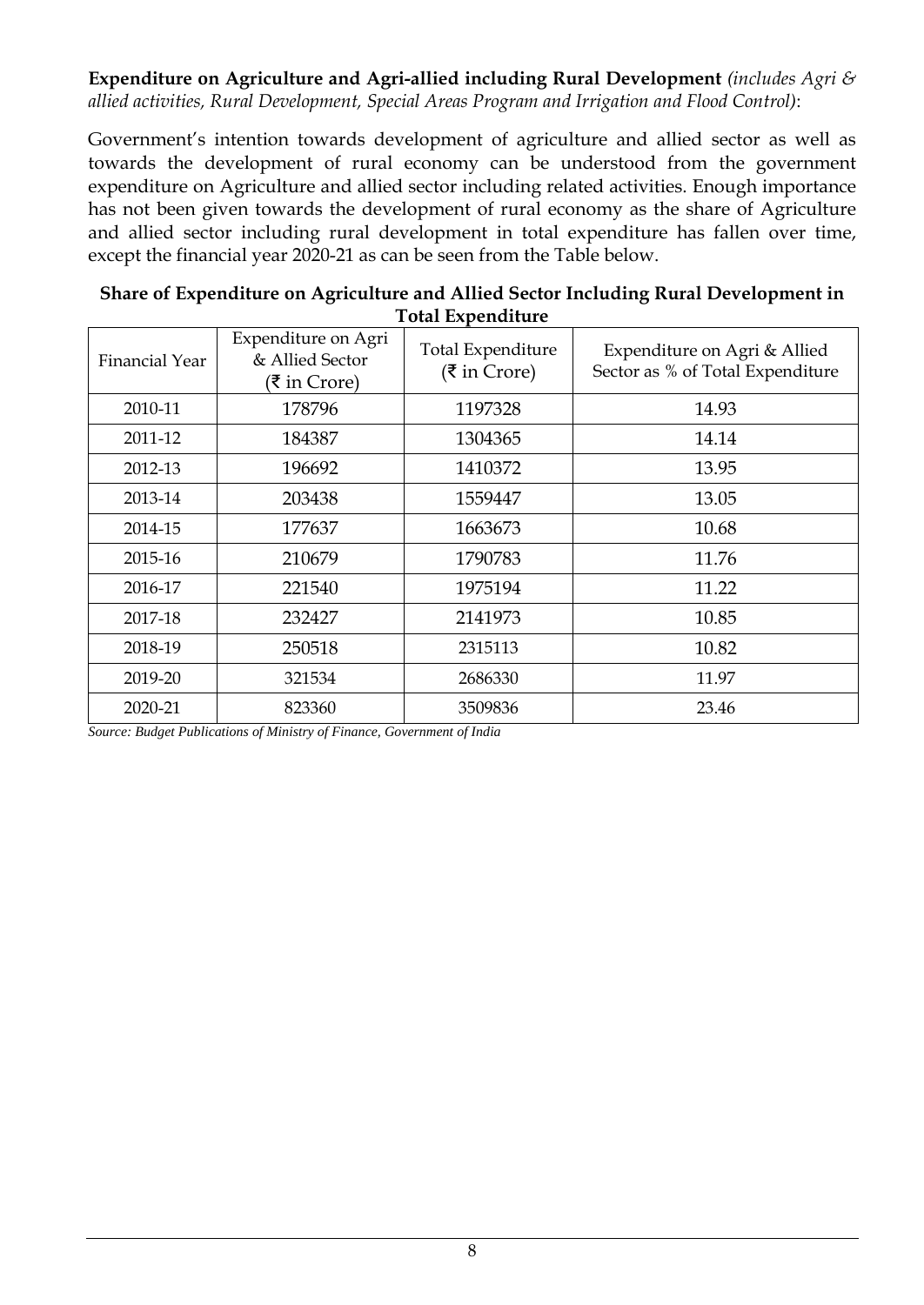## **Overview of the State Finance**

An economy anywhere in the world thrives on making itself fiscally self-sufficient. To increase state's Own Tax Revenue is one sure way to help boost up crucial fiscal indicators in favour of a resolute and resilient and most of all, a self-sufficient economy.

In the last nine years, in spite of an historical debt stress condition, significant achievements could be managed through concerted and sustained efforts the State Government. Resource mobilisation and comprehensive reforms in tax administration and collection resulted in consistently decreasing debt to GSDP ratio recorded over last nine years. Increase in Own Tax Revenue collection of the State played a crucial part in this process of recovery.

| <b>Financial Year</b> | <b>Tax Devolution</b> | State's own<br><b>Tax Revenue</b> | Non-Tax<br>Revenue | Grants-in-<br>Aid | Total     |
|-----------------------|-----------------------|-----------------------------------|--------------------|-------------------|-----------|
| 2010-11               | 15954.95              | 21128.74                          | 2380.50            | 7800.01           | 47264.20  |
| 2011-12               | 18587.81              | 24938.16                          | 1340.25            | 13888.82          | 58755.04  |
| 2012-13               | 21226.27              | 32808.49                          | 1918.15            | 12342.84          | 68295.75  |
| 2013-14               | 23175.02              | 35830.56                          | 2022.72            | 11853.49          | 72881.79  |
| 2014-15               | 24594.95              | 39411.96                          | 1626.66            | 20880.64          | 86514.21  |
| 2015-16               | 37163.93              | 42492.08                          | 1861.79            | 28214.41          | 109732.20 |
| 2016-17               | 44625.16              | 45466.46                          | 2949.86            | 24790.97          | 117832.45 |
| 2017-18               | 44340.94              | 57700.73                          | 3117.17            | 26111.54          | 131270.39 |
| 2018-19               | 55775.72              | 60732.28                          | 3657.59            | 25809.66          | 145975.25 |
| 2019-20               | 48048.40              | 60669.37                          | 3212.90            | 30983.54          | 142914.21 |
| 2020-21               | 44737.01              | 60287.24                          | 5198.35            | 38171.37          | 148393.97 |
| 2021-22 (RE)          | 55940.29              | 73904.58                          | 2884.83            | 43301.36          | 176031.06 |
| 2022-23 (BE)          | 61436.54              | 79346.60                          | 6672.37            | 50591.50          | 198047.01 |

### **Pattern of Revenue Receipts (**₹ **in Crore)**

All figures are taken from AG, West Bengal except 2020-21 & 2021-22



Own Tax Revenue has clearly dominated the shares of State Total Revenue Receipts in 2020- 21. State's Own Tax Revenue collection grew up to ₹60287.24 crore in 2020-21 from ₹21128.74 crore in 2010-11, **thereby State's Own Tax Revenue has increased by about three times over the ten year span.**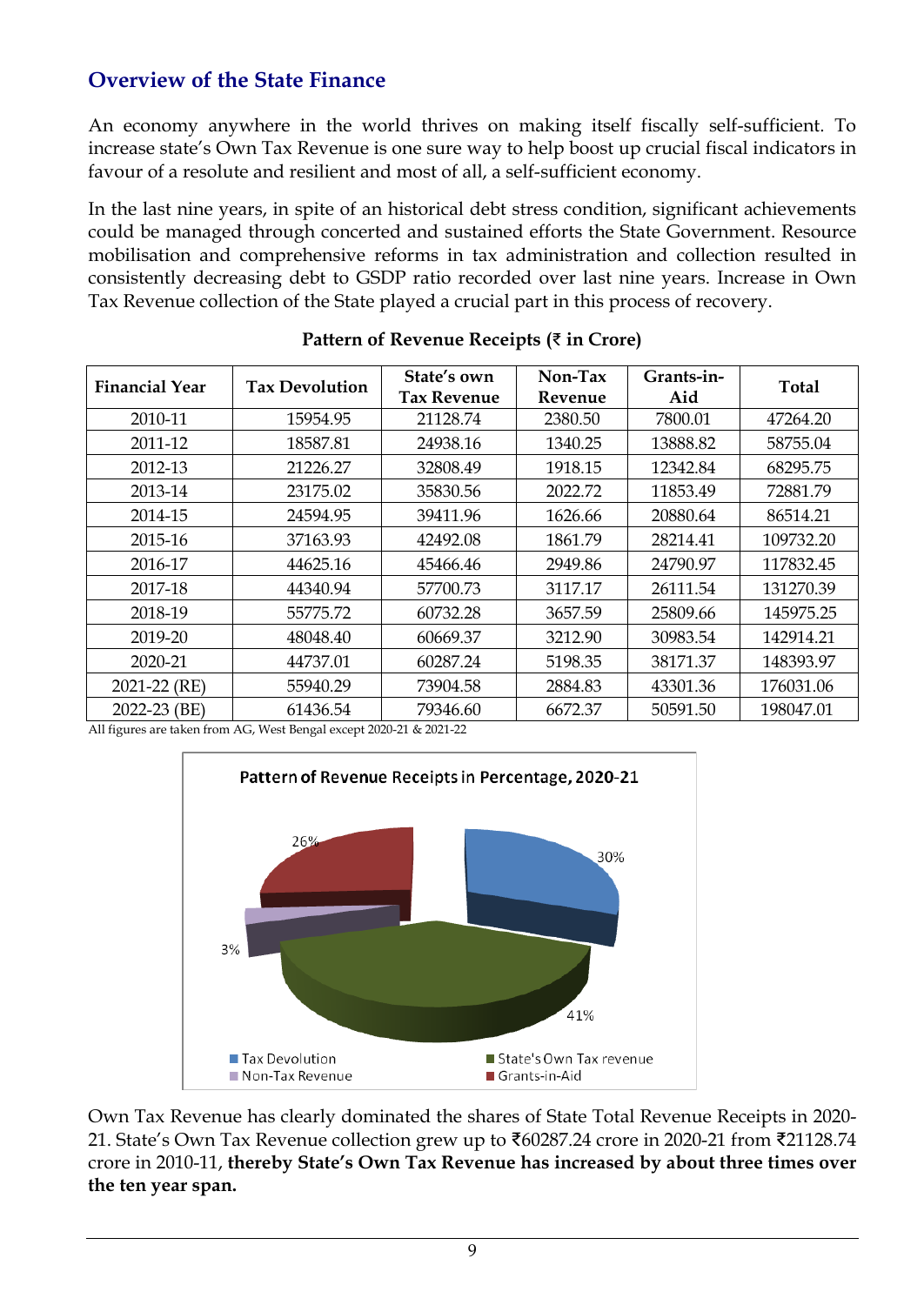| <b>Major Heads of Account</b>         | ₹ in crore |          |          |          |          |          |
|---------------------------------------|------------|----------|----------|----------|----------|----------|
|                                       | 2015-16    | 2016-17  | 2017-18  | 2018-19  | 2019-20  | 2020-21  |
| Land Revenue                          | 2456.27    | 2568.66  | 2874.51  | 2886.82  | 2728.08  | 2755.72  |
| Stamp and Registration Fees           | 4174.97    | 4382.73  | 5260.77  | 5620.01  | 6025.79  | 5527.57  |
| State Excise                          | 4015.12    | 5226.16  | 9340.05  | 10622.45 | 11232.29 | 10665.96 |
| Taxes on Sales, Trades, etc.          | 26050.16   | 27982.69 | 12999.34 | 7813.03  | 7161.17  | 9393.84  |
| State Goods and Services Tax (SGST)   |            |          | 14963.74 | 27067.20 | 27307.52 | 26013.41 |
| Taxes on Vehicles                     | 1707.02    | 1869.86  | 2317.23  | 2562.58  | 2600.81  | 2336.33  |
| Other taxes on Income and Expenditure | 485.50     | 509.09   | 529.20   | 560.78   | 588.72   | 596.64   |
| Taxes and Duties on Electricity       | 2091.63    | 1318.87  | 2333.55  | 2675.41  | 2421.42  | 2213.51  |
| Others*                               | 1511.40    | 1608.41  | 2102.20  | 924.00   | 603.58   | 784.26   |
| Total                                 | 42492.07   | 45466.47 | 52720.57 | 60732.28 | 60669.37 | 60287.24 |

### **Classification of State's Own Tax Revenue (**₹ **in Crore)**

Others include Taxes on Agricultural Income, Taxes on Immovable Property other than Agricultural Land, Taxes on Goods and Passengers, Taxes and Duties on Commodities and Services etc. All figures are taken from AG, West Bengal



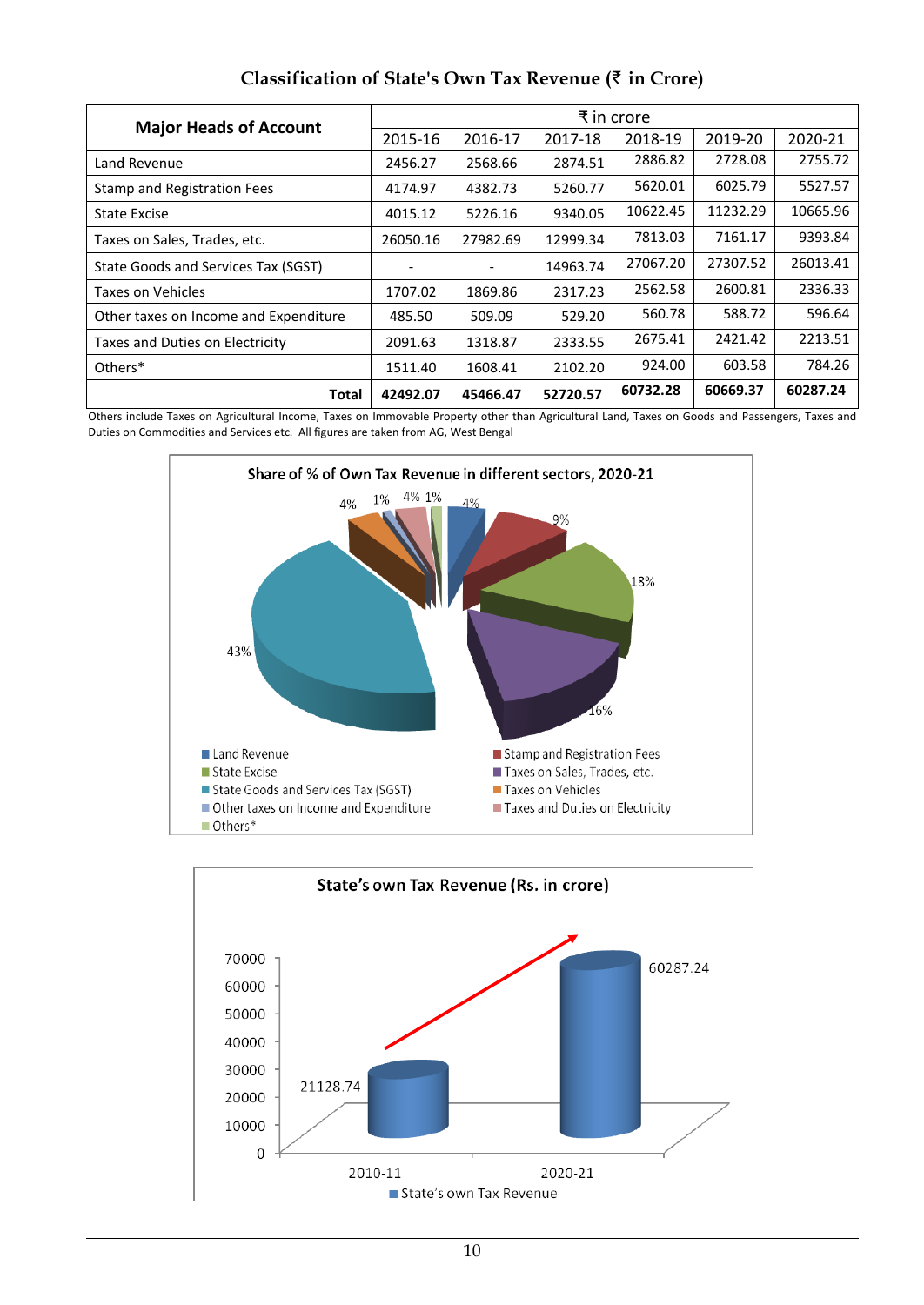State's Own Tax Revenue receipts have consistently increased over the last few years. State Goods and Services Tax (SGST) has clearly dominated the State's Own Tax Revenue receipts in 2020-21. **State's Own Tax Revenue has increased by about three times over the ten year span.**

## **State position in Capital Expenditure**

The key parameters of State Finances are shown in the following graphs, tables and paragraphs.

| Year    |                   | $\bar{\bar{\xi}}$ in Crore | Capital Exp. as % of Total |
|---------|-------------------|----------------------------|----------------------------|
|         | Total Expenditure | Capital Expenditure        | Expenditure                |
| 2010-11 | 72962.11          | 2633.48                    | 3.61                       |
| 2011-12 | 83830.88          | 3211.72                    | 3.83                       |
| 2012-13 | 95357.49          | 5611.33                    | 5.88                       |
| 2013-14 | 108513.39         | 7590.25                    | 6.99                       |
| 2014-15 | 123042.43         | 10383.39                   | 8.44                       |
| 2015-16 | 141451.09         | 13280.99                   | 9.39                       |
| 2016-17 | 157547.52         | 12533.63                   | 7.96                       |
| 2017-18 | 180030.93         | 19337.52                   | 10.74                      |
| 2018-19 | 201738.16         | 24582.81                   | 12.18                      |
| 2019-20 | 204365.17         | 17236.83                   | 8.43                       |
| 2020-21 | 211966.40         | 15310.49                   | 7.22                       |

### **Capital Expenditure as a % of Total Expenditure**

All figures are taken from AG, West Bengal

Capital Expenditure of the State has been increasing steadily in course of the last few years' time, and its share in the State's Total Expenditure has also been increasing exponentially. Capital Expenditure as % of Total Expenditure grew from 3.61% in 2010-11 to 12.18% in 2018- 19, 8.43% in 2019-20 and 7.22% in 2020-21 respectively.

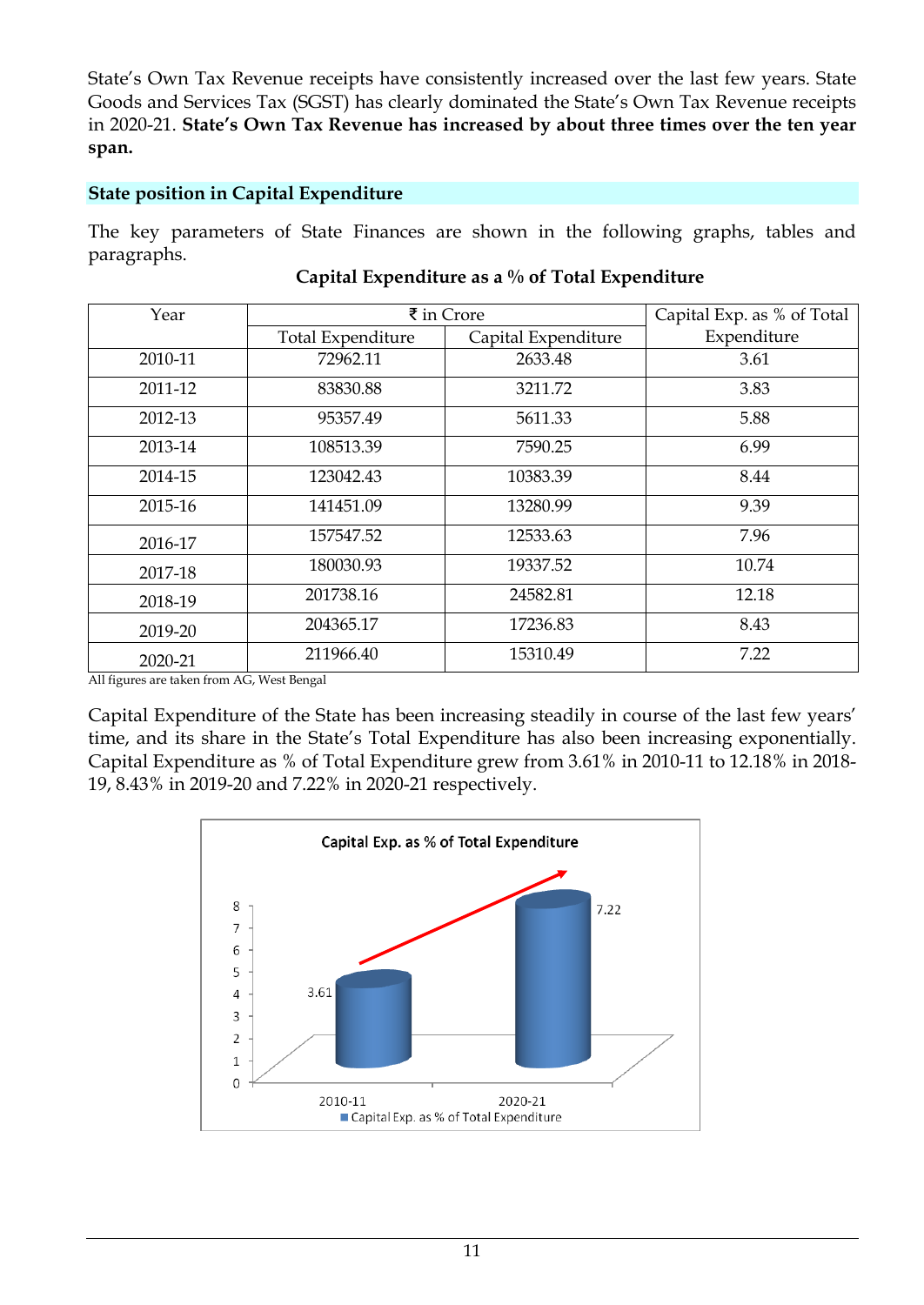**Expenditure on Social Service Sector** (*includes Education, Sports, Art & Culture, Health & Family Welfare, Water Supply, Sanitation, Housing, Information & Broadcasting, Labour & Labour Welfare, Welfare of SC, ST and OBC, Social Welfare and Nutrition and others)***:**

The total expenditure on social service sector in 2010-11 was ₹6845.61 crore which grew to ₹40297.06 crore in 2020-21. The overall growth of expenditure on Social Infrastructure increased about six times on actual figures over the period 2010-11 through 2020-21.

| Financial Year | <b>Expenditure on Social</b><br>Services sector<br>(Rs. in Crore) | Total Expenditure<br>(Rs. in Crore) | <b>Expenditure on Social</b><br>Services sector as % of<br>Total Expenditure |
|----------------|-------------------------------------------------------------------|-------------------------------------|------------------------------------------------------------------------------|
| 2010-11        | 6845.61                                                           | 72962.11                            | 9.38                                                                         |
| 2011-12        | 8080.14                                                           | 83830.88                            | 9.64                                                                         |
| 2012-13        | 10273.91                                                          | 95357.49                            | 10.77                                                                        |
| 2013-14        | 13576.76                                                          | 108513.39                           | 12.51                                                                        |
| 2014-15        | 19753.81                                                          | 123042.43                           | 16.05                                                                        |
| 2015-16        | 24170.09                                                          | 141451.09                           | 17.09                                                                        |
| 2016-17        | 25736.23                                                          | 157547.52                           | 16.34                                                                        |
| 2017-18        | 28349.65                                                          | 180030.93                           | 15.75                                                                        |
| 2018-19        | 39181.95                                                          | 201738.20                           | 19.42                                                                        |
| 2019-20        | 38490.00                                                          | 204365.17                           | 18.83                                                                        |
| 2020-21        | 40297.06                                                          | 211966.40                           | 19.01                                                                        |

### **Share of Social Services Sector Expenditure in Total Expenditure**

All figures are taken from AG, West Bengal

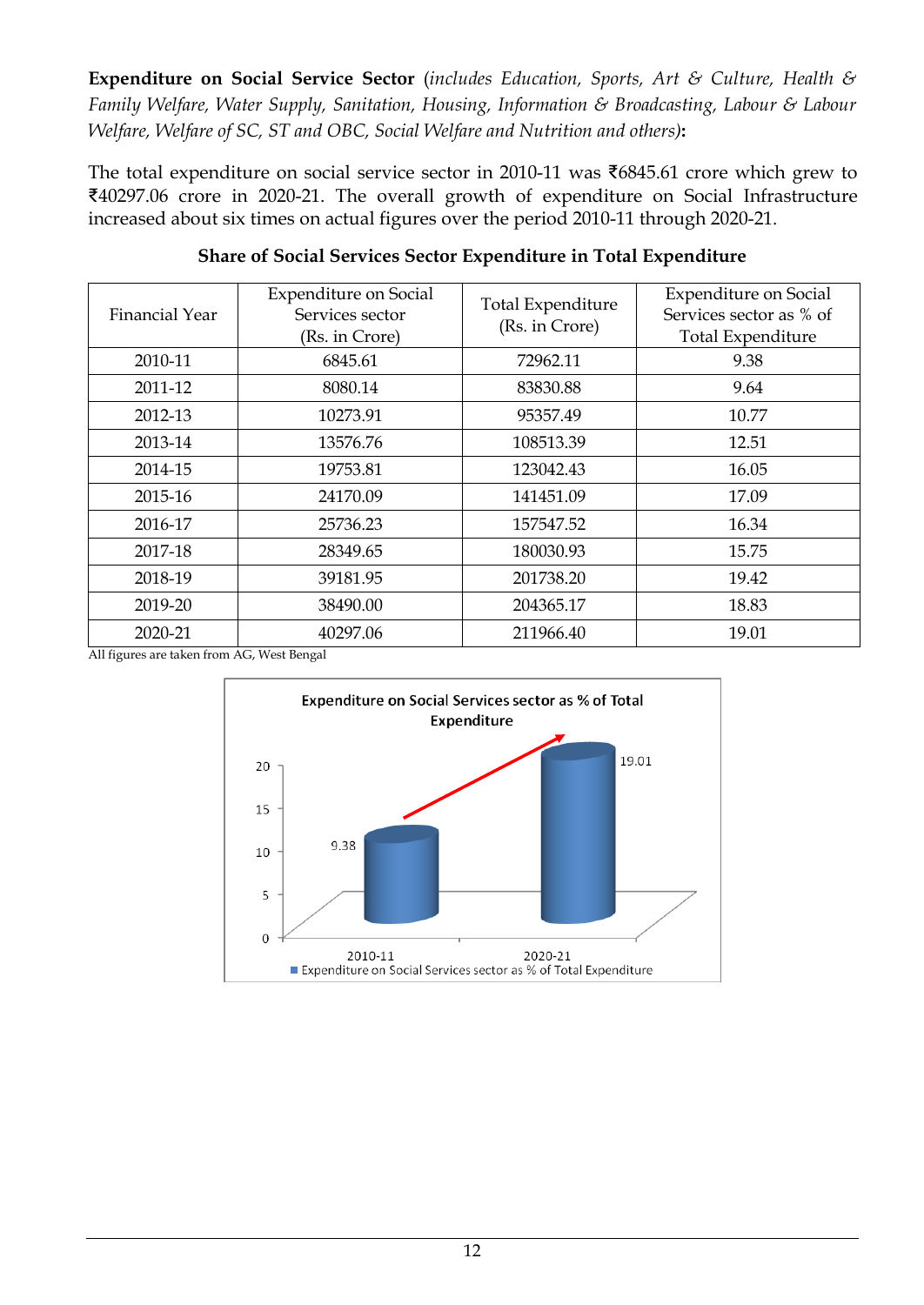**Expenditure on Agriculture and Agri-allied including Rural Development** *(includes Agriculture & allied activities, Rural Development, Special Areas Program and Irrigation and Flood Control)*:

| <b>Financial Year</b> | Expenditure on Agri<br>& Allied Sector<br>(Rs. in Crore) | <b>Total Expenditure</b><br>(Rs. in Crore) | Expenditure on Agri & Allied<br>Sector as % of Total Expenditure |
|-----------------------|----------------------------------------------------------|--------------------------------------------|------------------------------------------------------------------|
| 2010-11               | 3029.39                                                  | 72962.11                                   | 4.15                                                             |
| 2011-12               | 3696.55                                                  | 83830.88                                   | 4.41                                                             |
| 2012-13               | 5167.56                                                  | 95357.49                                   | 5.42                                                             |
| 2013-14               | 5759.82                                                  | 108513.39                                  | 5.31                                                             |
| 2014-15               | 15173.88                                                 | 123042.43                                  | 12.33                                                            |
| 2015-16               | 19924.63                                                 | 141451.09                                  | 14.09                                                            |
| 2016-17               | 16671.15                                                 | 157547.52                                  | 10.58                                                            |
| 2017-18               | 20322.91                                                 | 180030.93                                  | 11.29                                                            |
| 2018-19               | 25291.00                                                 | 201738.20                                  | 12.54                                                            |
| 2019-20               | 18603.00                                                 | 204365.17                                  | 9.10                                                             |
| 2020-21               | 20756.84                                                 | 211966.40                                  | 9.79                                                             |

#### **Share of Expenditure on Agriculture and Allied Sector Including Rural Development in Total Expenditure**

All figures are taken from AG, West Bengal

The overall growth of expenditure on Agriculture and Agri-allied Services including Rural Development increased about seven times on figures of 2010-11 during the period 2010-11 through 2020-21. The total expenditure on Agriculture and Agri-allied sector was ₹3,029.39 crore in 2010-11 which increased to ₹20756.84 crore in 2020-21.

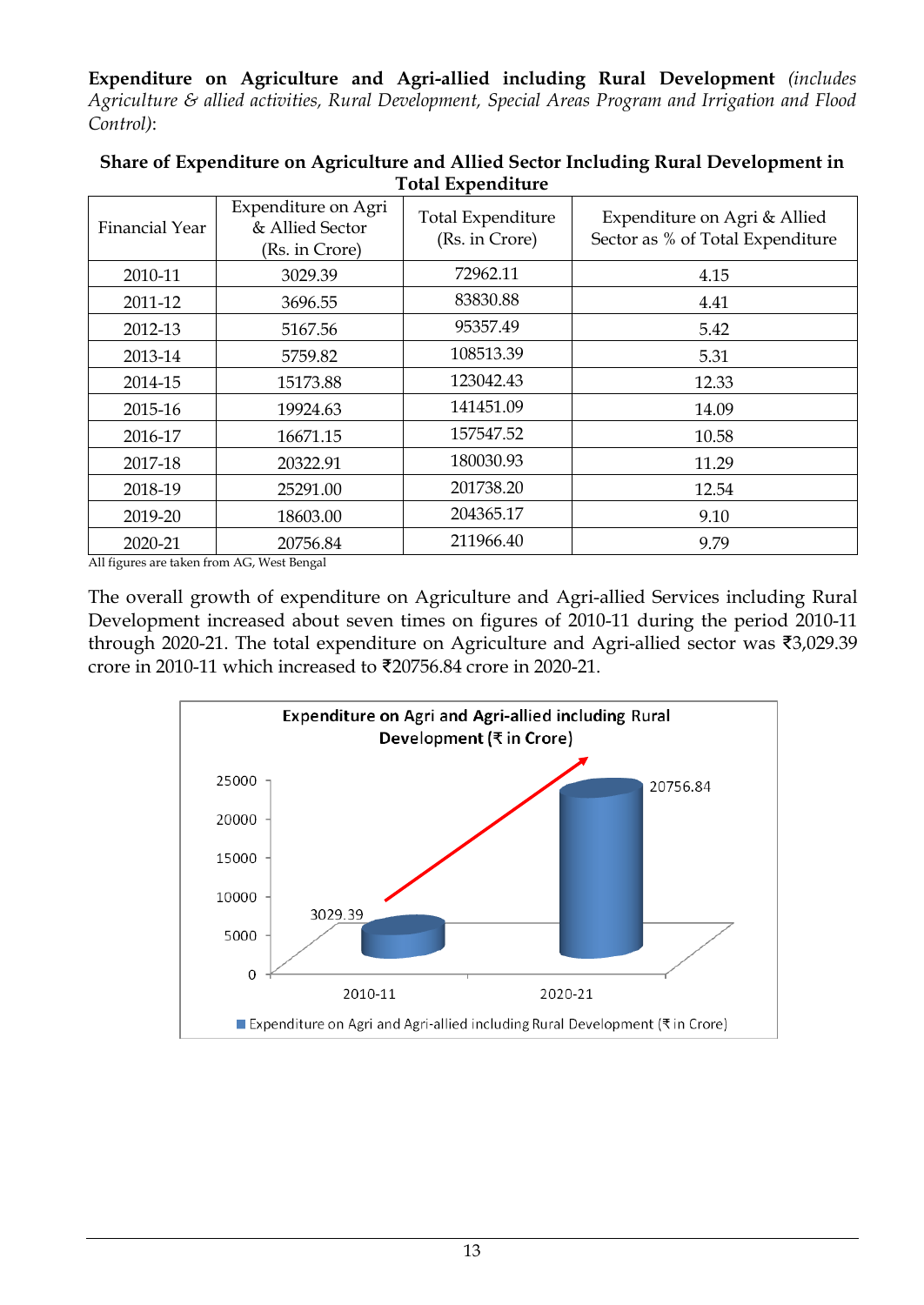## **Medium Term Fiscal Policy Statement**

| <b>Indicators - Rolling Targets</b><br>A. |  |
|-------------------------------------------|--|
|-------------------------------------------|--|

|                                  | <b>Previous Years</b><br>Actual |         | Current year  |          | Ensuing year |
|----------------------------------|---------------------------------|---------|---------------|----------|--------------|
| Item                             |                                 |         | <b>Budget</b> | Revised  | Budget       |
|                                  |                                 |         | Estimate      | Estimate | Estimate     |
|                                  | 2019-20                         | 2020-21 | 2021-22       | 2021-22  | 2022-23      |
|                                  |                                 | 3       | 4             | 5        | 6            |
| 1. Revenue deficit as % of GSDP  | 1.63                            | 2.27    | 1.74          | 2.15     | 1.65         |
| 2. Fiscal deficit as % of GSDP   | 3.05                            | 3.43    | 3.96          | 3.48     | 3.64         |
| 3. Total debt stock as % of GSDP | 35.89                           | 37.05   | 34.87         | 34.41    | 34.23        |

## **B. BASICS UNDERLYING THE FISCAL INDICATORS**

- **(1) Revenue Receipts**: Revenue Receipts comprise State's own tax, central tax devolution, non tax revenue of the State Government and grants received from Government of India.
	- **a) State's own tax**: State's own tax revenue collection grew from ₹21128.74 crore in 2010-11 to ₹60287.24 crore in 2020-21. The Own Tax Revenue collection therefore increased by about three times within the period 2010-11 through 2020-21. The Revised Estimates of State's own tax revenue collection for the year 2021-22 is ₹73904.58 crore and Budget Estimates for 2022-23 is ₹79346.60 crore.
	- **b) Central tax devolution**: Central devolution of tax was ₹15954.95 crore in 2010-11 and it increased to ₹44737.01 crore in 2020-21. The Revised Estimates for Central Tax Devolution for the year 2021-22 is ₹55940.29 crore and Budget Estimates for 2022-23 is ₹61436.54 crore.
	- **c) Non-tax revenue:** Non-tax revenue is only State's own non-tax revenue. The State's own non-tax revenue for financial year 2010-11 was ₹2380.50 crore and was ₹5198.35 crore in 2020-21. The collection figures of non-tax revenue is ₹2884.83 crore as per Revised Estimates of 2021-22 and ₹6672.37 crore as per Budget Estimates of 2022-23.
	- **d) Others (Grants):** Others (Grants) means the plan and non-plan grants received from the Government of India. The State Government received ₹7800.01 crore for financial year 2010-11 and it increased to ₹38171.37 crore in 2020-21. The Grants supposed to have been received by the State as per Revised Estimates of 2021-22 is ₹43301.36 crore and as per Budget Estimates for 2022-23, it is set at ₹50591.50 crore.
- **(2) Capital Receipts:** The Capital receipts for the financial year 2010-11 was ₹372.48 crore while the capital expenditure was ₹2633.48 crore for the same period. Actual figures for the financial year 2020-21 capital receipts and capital expenditure were ₹150.15 crore and ₹15310.49 crore respectively. For the year 2021-22, capital receipts and capital expenditure as per revised estimates are ₹171.32 crore and ₹20639.48 crore respectively. For 2022-23, budget estimates for capital receipts and capital expenditure are set at ₹185.41 crore and ₹34302.75 crore respectively.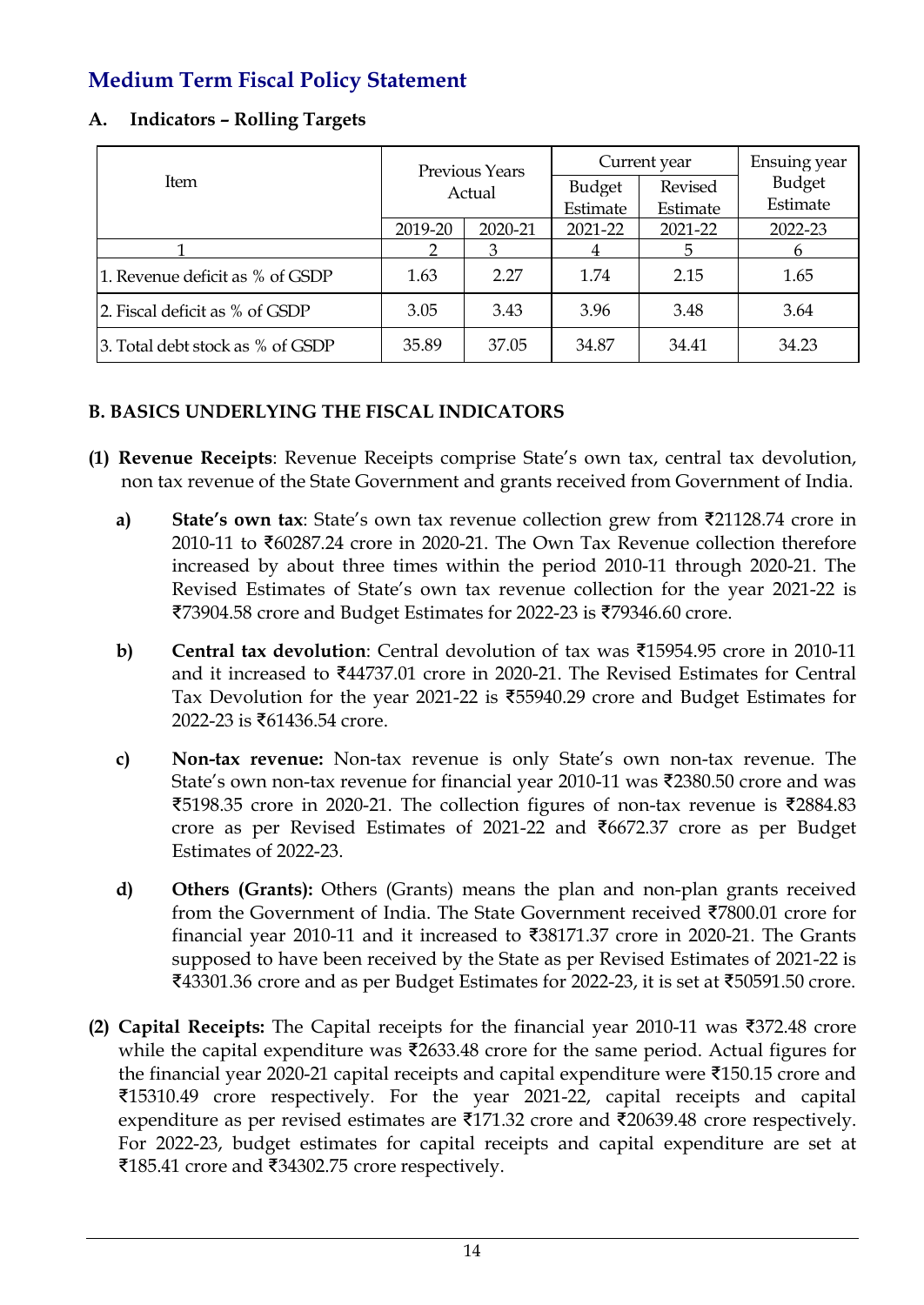**(3) Total Expenditure:** The total expenditure is classified into Revenue, Capital, Loans and Advances**.** 

**a) Revenue Account:** The Revenue Account mainly consists of Salaries, Pension, Interest payment and Subsidies.

- **i) Interest Payments -** Interest payment during the year 2020-21 was ₹33781.51 crore and Revised Estimate for 2021-22 is ₹36561.67 crore. Budget Estimate for 2022-23 is ₹39110.92 crore.
- **ii) Salaries -** The salary expenditure of the State Government, which includes both plan and non-plan salary, has increased to ₹53708.70 crore in the financial year 2020-21 as compared to ₹45893.45 crore in the financial year 2019-20. The annual growth to the salary expenditure comes to 16.66%. The Revised Estimates in Salary payments in the year 2021-22 is ₹59568.43 crore. Budget Estimates on the same head for 2022-23 is ₹58217.88 crore.
- **iii) Pension -** The Pension payments in the financial year 2019-20 was ₹17462.47 crore and such payments in the financial year 2020-21 was ₹21393.74 crore. Payments due to Pensions is ₹22538.42 crore as per Revised Estimates for the financial year 2021-22 and ₹22997.75 crore as per Budget Estimates for the financial year 2022-23.

**b) Capital Account:** The actual capital expenditure for the year 2010-11 was ₹2633.48 crore and for 2020-21, it was ₹15310.49 crore, therefore a raise of about seven times during the period. The revised estimate for the year 2021-22 is ₹20639.48 crore. The budget estimate for 2022-23 is ₹34302.75 crore.

- **i) Disbursement of Loans and advances –** The disbursement of Loans and Advances has decreased to ₹1284.42 crore in 2021-22(RE) and ₹1158.37 crore in 2022-23(BE) as compared to ₹2276.75 crore AG actual of 2020-21. This expenditure comprises both plan & non-plan loans.
- **ii) Capital Outlay** The Capital Outlay of the state went up from ₹2225.75 crore in 2010-11 to ₹13033.74 crore in 2020-21, thereby increasing by about six times during the interim period. ₹19355.06 crore is expected as capital outlay for the financial year 2020-21 (RE) and ₹33144.38 crore for 2021-22 (BE).
- **(4) GSDP Growth:** GSDP of the state at current price grew from ₹460959 crore (2004-05 base year) in 2010-11 to ₹1536681 crore (2011-12 base year) in 2021-22(1st AE).

GSDP has **increased by about three and half times over the ten year span**.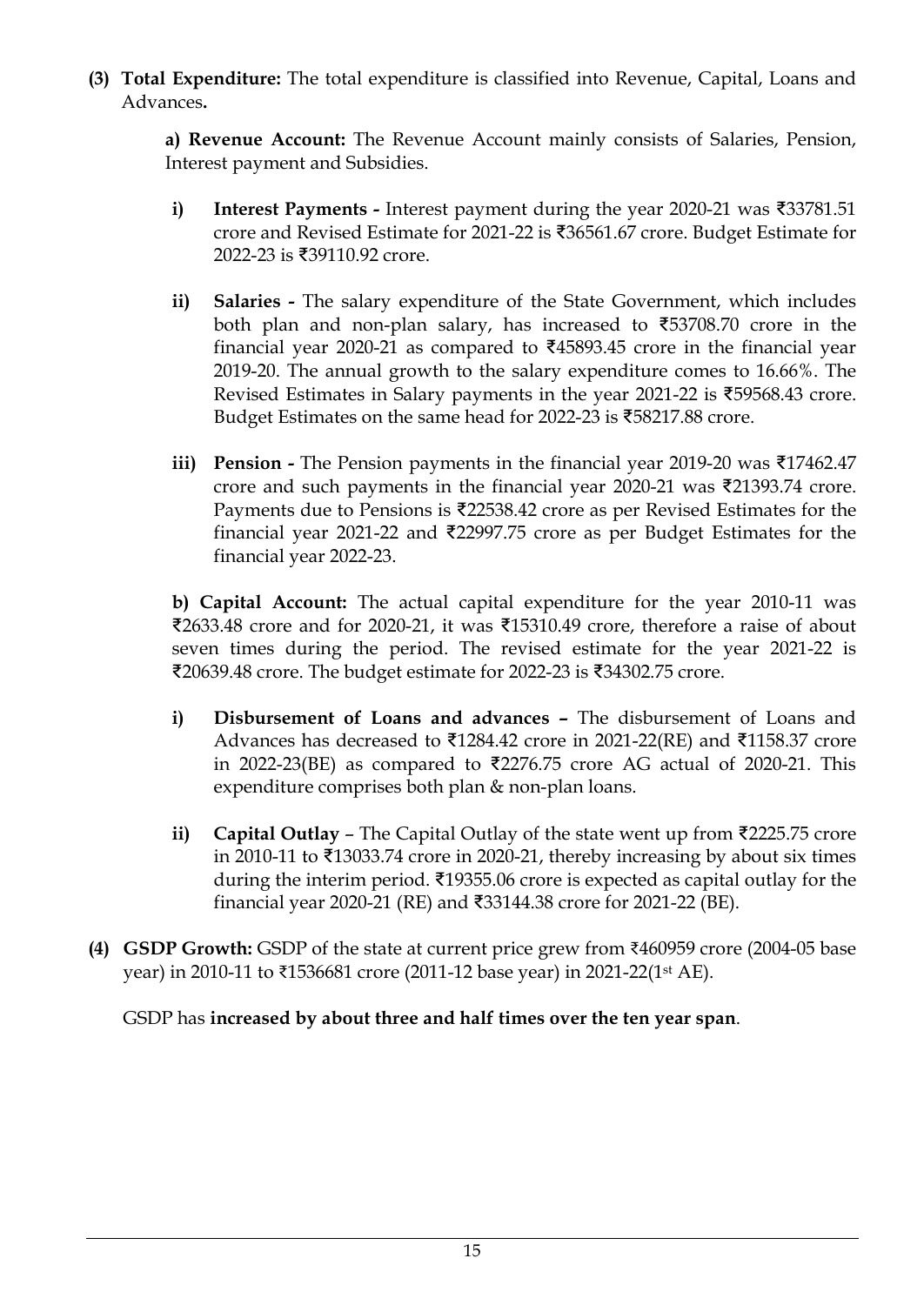## **Fiscal Policy Strategy Statement**

### **A. OVERVIEW OF FISCAL POLICY & STATUS OF THE STATE**

West Bengal Fiscal Responsibility and Budget Management (FRBM) Act, 2010 prescribes that the State government shall progressively reduce the debt stock, revenue deficit and fiscal deficit to specified targets.

It however needs to be stressed in this case that despite an excessive financial burden on the State, the fiscal indicators have consistently moved towards the targets prescribed in the Act. The following tables will clarify the actual picture of the state in terms of fiscal indicators.

**The Debt to GSDP ratio** for the state was 40.65% in 2010-11 and it gradually decreased to 37.05% in 2020-21. The Debt to GSDP ratio is estimated at 34.41% as per 2021-22 (RE) and according to 2022-23 (BE), it is pegged at 34.23%.

| <b>Financial Year</b> | Debt         | <b>GSDP</b>  | Debt as a $\%$ of |
|-----------------------|--------------|--------------|-------------------|
|                       | (₹ in Crore) | (₹ in Crore) | <b>GSDP</b>       |
| 2010-11               | 187387.40    | 460959       | 40.65             |
| 2011-12               | 207702.04    | 520485       | 39.91             |
| 2012-13               | 229778.76    | 591464       | 38.85             |
| 2013-14               | 251996.59    | 676848       | 37.23             |
| 2014-15               | 277579.15    | 718082       | 38.66             |
| 2015-16               | 306042.58    | 797300       | 38.38             |
| 2016-17               | 337682.41    | 872527       | 38.70             |
| 2017-18               | 360961.07    | 974700       | 37.03             |
| 2018-19               | 393299.71    | 1102283      | 35.68             |
| 2019-20               | 433475.00    | 1207823      | 35.89             |
| 2020-21               | 481998.81    | 1301017      | 37.05             |
| 2021-22 (RE)          | 528833.05    | 1536681      | 34.41             |
| 2022-23 (BE)          | 586438.05    | 1713154      | 34.23             |

#### **Debt as a % of GSDP**

All figures are taken from AG, West Bengal except 2021-22 & 2022-23. All GSDP figures except 2010-11 taken at 2011-12 base. GSDP figures for 2010-11 taken at 2004-05 base. Source: BAE&S, DoP&S, Government of West Bengal.

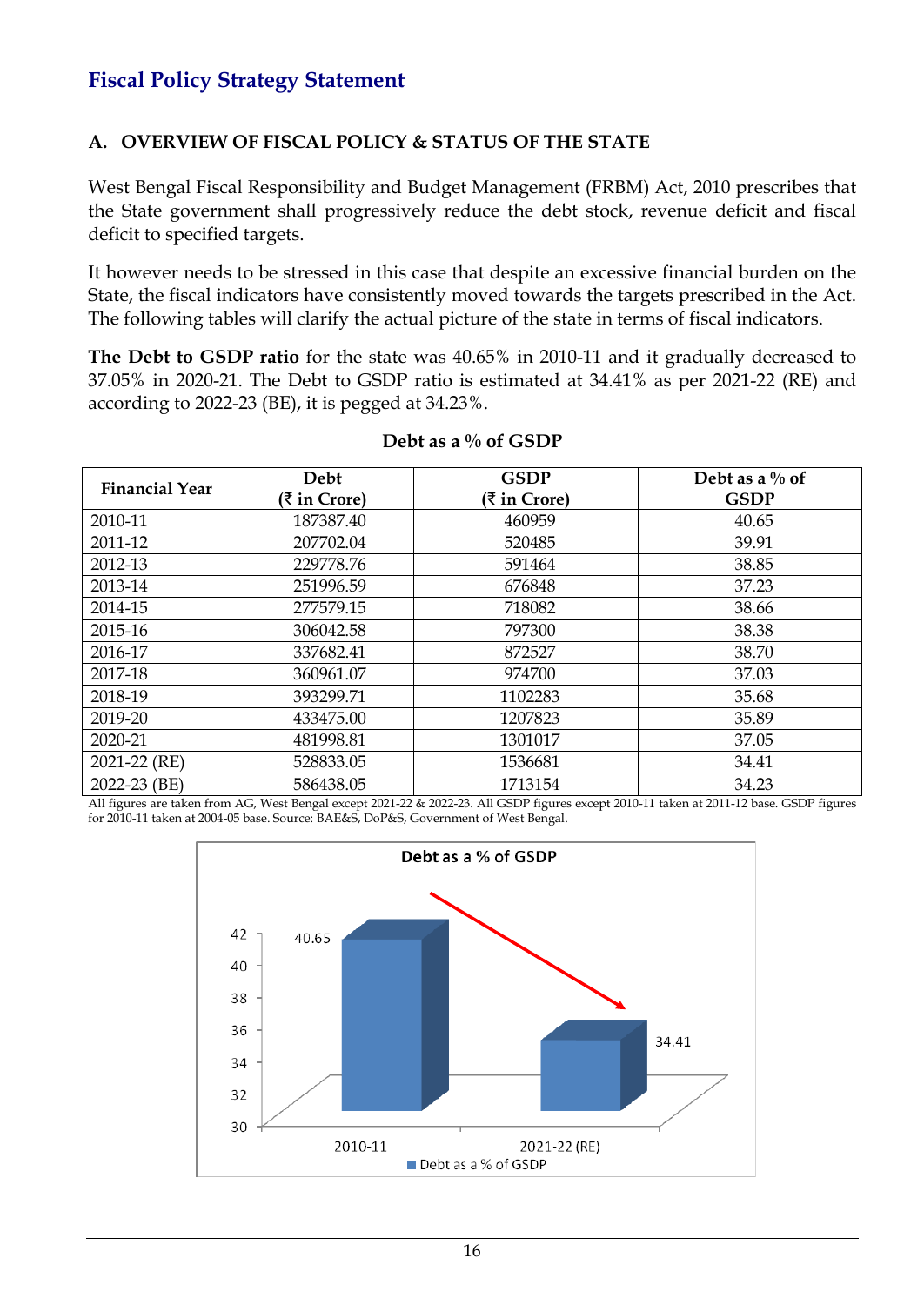**The Debt to Total Revenue Receipt ratio** for the state was 396.47% in 2010-11 and it gradually decreased to 324.81% in 2020-21. According to 2021-22(RE), the Debt to Total Revenue Receipt ratio is estimated at 300.42% and as per 2022-23(BE), it is estimated at 296.11%.

| <b>Financial Year</b> | Debt         | <b>Total Revenue Receipt</b> | Debt as a $\%$ of            |
|-----------------------|--------------|------------------------------|------------------------------|
|                       | (₹ in Crore) | (₹ in Crore)                 | <b>Total Revenue Receipt</b> |
| 2010-11               | 187387.40    | 47264.20                     | 396.47                       |
| 2011-12               | 207702.04    | 58755.04                     | 353.51                       |
| 2012-13               | 229778.76    | 68295.75                     | 336.45                       |
| 2013-14               | 251996.59    | 72881.79                     | 345.76                       |
| 2014-15               | 277579.15    | 86514.21                     | 320.85                       |
| 2015-16               | 306042.57    | 109732.21                    | 278.90                       |
| 2016-17               | 337682.41    | 117832.45                    | 286.58                       |
| 2017-18               | 360961.08    | 131270.38                    | 274.98                       |
| 2018-19               | 393299.71    | 145975.25                    | 269.43                       |
| 2019-20               | 433475.00    | 142914.21                    | 303.30                       |
| 2020-21               | 481998.81    | 148393.97                    | 324.81                       |
| 2021-22 (RE)          | 528833.05    | 176031.06                    | 300.42                       |
| 2022-23 (BE)          | 586438.05    | 198047.01                    | 296.11                       |

All figures are taken from AG, West Bengal except 2021-22 & 2022-23

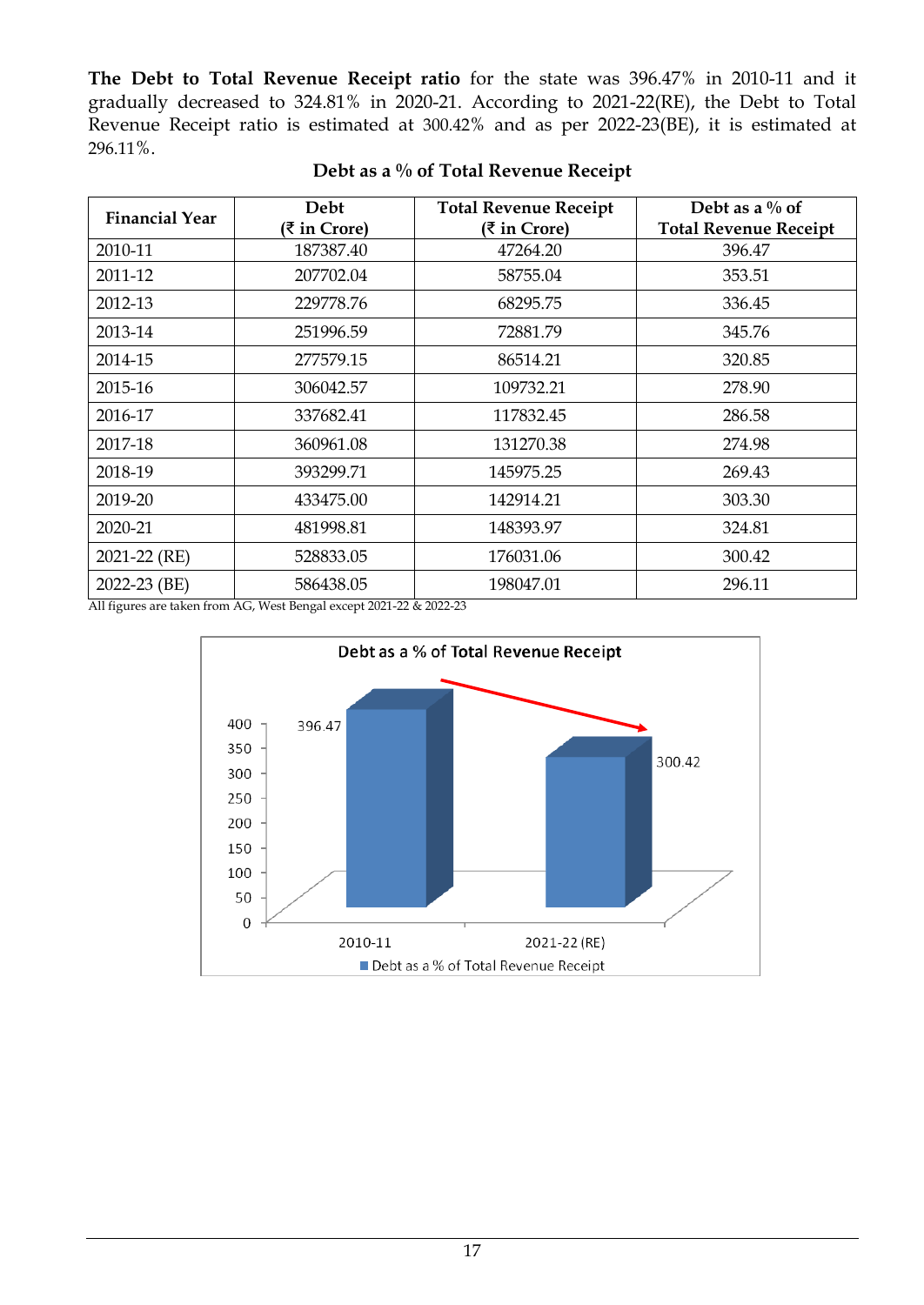**The Revenue Deficit to GSDP ratio** for the state was 3.75% in 2010-11 and it gradually decreased to 2.27% in 2020-21 and 2.15% in 2021-22 (RE). As per budget estimate for 2022-23, it is further reduced at 1.65%.

| <b>Financial Year</b> | <b>Revenue Deficit</b><br>(₹ in Crore) | <b>GSDP</b><br>(₹ in Crore) | Revenue Deficit as a $\%$<br>of GSDP |
|-----------------------|----------------------------------------|-----------------------------|--------------------------------------|
| 2010-11               | 17273.96                               | 460959                      | 3.75                                 |
| 2011-12               | 14571.33                               | 520485                      | 2.80                                 |
| 2012-13               | 13815.13                               | 591464                      | 2.34                                 |
| 2013-14               | 18915.49                               | 676848                      | 2.79                                 |
| 2014-15               | 17137.40                               | 718082                      | 2.39                                 |
| 2015-16               | 9095.06                                | 797300                      | 1.14                                 |
| 2016-17               | 16085.11                               | 872527                      | 1.84                                 |
| 2017-18               | 9806.98                                | 974700                      | 1.01                                 |
| 2018-19               | 10398.66                               | 1102283                     | 0.94                                 |
| 2019-20               | 19660.91                               | 1207823                     | 1.63                                 |
| 2020-21               | 29527.31                               | 1301017                     | 2.27                                 |
| 2021-22 (RE)          | 32963.60                               | 1536681                     | 2.15                                 |
| 2022-23 (BE)          | 28279.67                               | 1713154                     | 1.65                                 |

### **Revenue Deficit as a % of GSDP**

All figures are taken from AG, West Bengal except 2021-22 & 2022-23. All GSDP figures except 2010-11 taken at 2011-12 base. GSDP figures for 2010-11 taken at 2004-05 base. Source: BAE&S, DoP&S, Government of West Bengal.

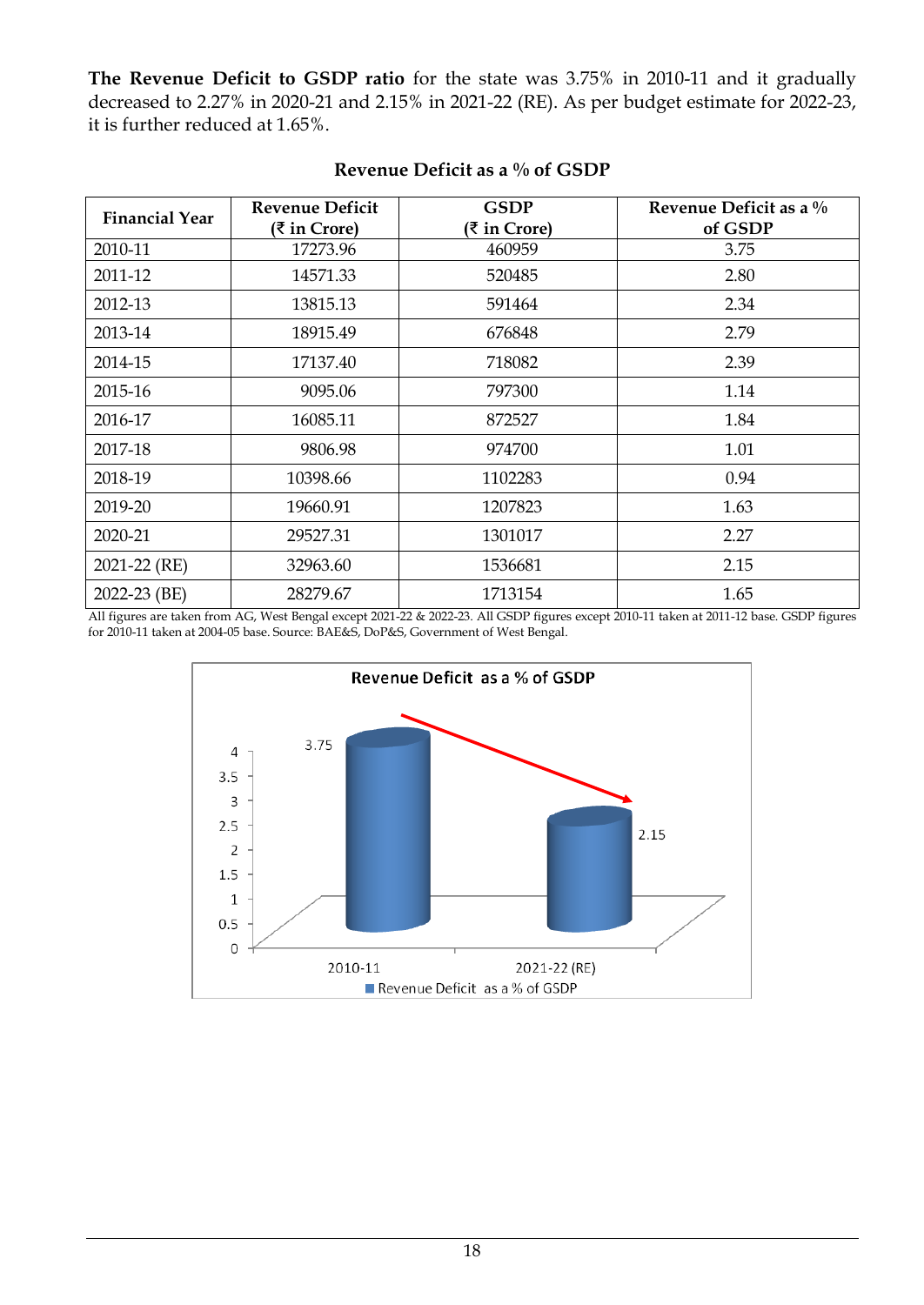**The Revenue Deficit to Total Revenue Receipt ratio** for the state was 36.55% in 2010-11 and it steadily decreased to 19.90% in 2020-21 and 18.73% in 2021-22 (RE), it is estimated to further reduce to 14.28% as per budget estimate for 2022-23.

| <b>Financial Year</b> | <b>Revenue Deficit</b><br>(₹ in Crore) | <b>Total Revenue Receipt</b><br>(₹ in Crore) | Revenue Deficit as a %<br>of Total Revenue Receipt |
|-----------------------|----------------------------------------|----------------------------------------------|----------------------------------------------------|
| 2010-11               | 17273.96                               | 47264.20                                     | 36.55                                              |
| 2011-12               | 14571.33                               | 58755.04                                     | 24.80                                              |
| 2012-13               | 13815.13                               | 68295.75                                     | 20.23                                              |
| 2013-14               | 18915.48                               | 72881.79                                     | 25.95                                              |
| 2014-15               | 17137.40                               | 86514.21                                     | 19.81                                              |
| 2015-16               | 9095.05                                | 109732.21                                    | 8.29                                               |
| 2016-17               | 16085.11                               | 117832.45                                    | 13.65                                              |
| 2017-18               | 9806.98                                | 131270.38                                    | 7.47                                               |
| 2018-19               | 10398.66                               | 145975.25                                    | 7.12                                               |
| 2019-20               | 19660.91                               | 142914.21                                    | 13.76                                              |
| 2020-21               | 29527.31                               | 148393.97                                    | 19.90                                              |
| 2021-22 (RE)          | 32963.60                               | 176031.06                                    | 18.73                                              |
| 2022-23 (BE)          | 28279.67                               | 198047.01                                    | 14.28                                              |

### **Revenue Deficit as a % of Total Revenue Receipt**

All figures are taken from AG, West Bengal except 2021-22 & 2022-23

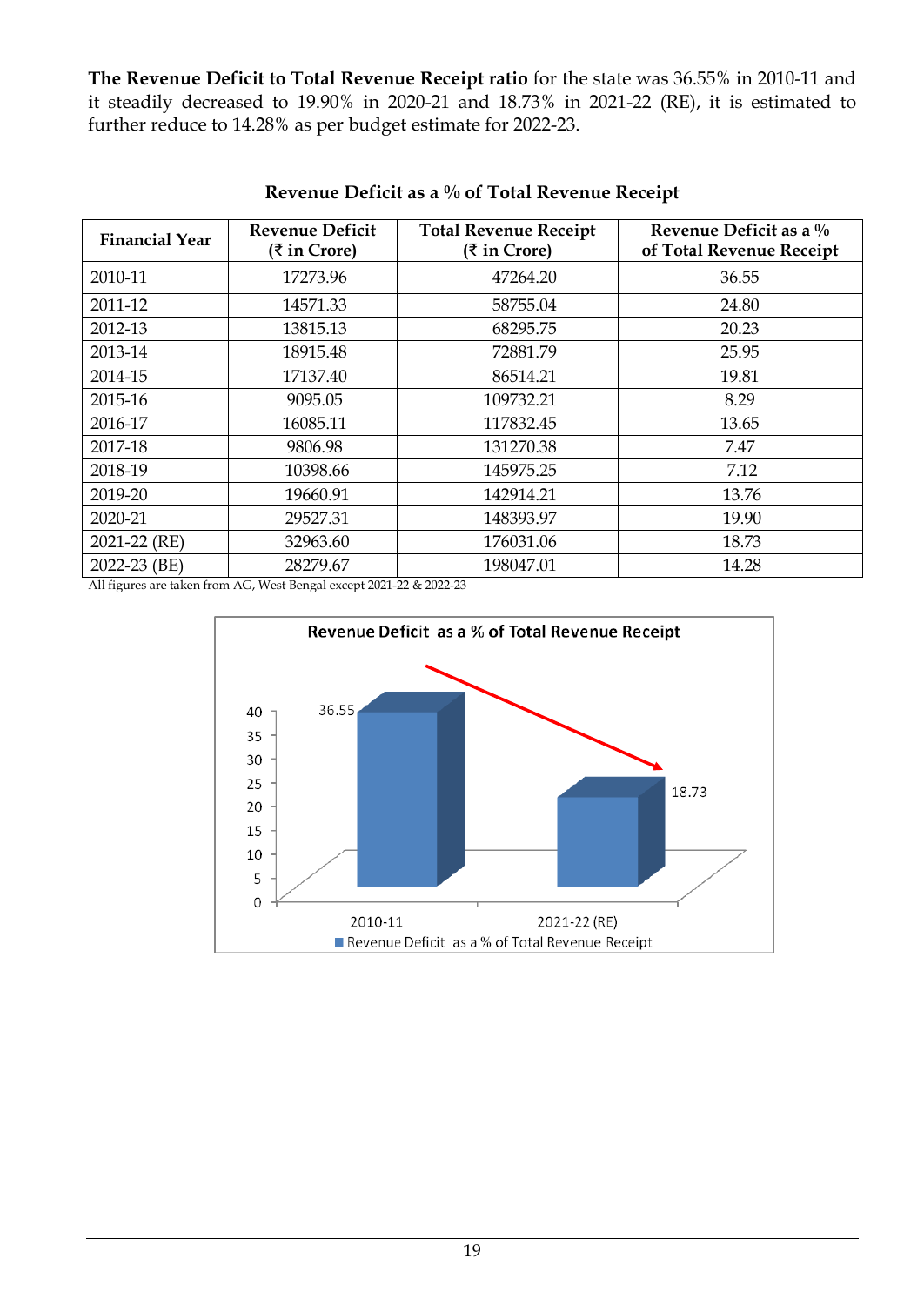**The Fiscal Deficit to GSDP ratio** for the state was 4.24% in 2010-11 and it gradually decreased to 3.43% in 2020-21. The ratio is estimated at 3.48% as per 2021-22 (RE) and according to 2022-23 (BE), it is pegged at 3.64%.

| <b>Financial Year</b> | <b>Fiscal Deficit</b><br>(₹ in Crore) | <b>GSDP</b><br>(₹ in Crore) | Fiscal Deficit as a $\%$<br>of GSDP |
|-----------------------|---------------------------------------|-----------------------------|-------------------------------------|
| 2010-11               | 19534.96                              | 460959                      | 4.24                                |
| 2011-12               | 17704.88                              | 520485                      | 3.40                                |
| 2012-13               | 19146.64                              | 591464                      | 3.24                                |
| 2013-14               | 25347.90                              | 676848                      | 3.74                                |
| 2014-15               | 27345.29                              | 718082                      | 3.81                                |
| 2015-16               | 20890.69                              | 797300                      | 2.62                                |
| 2016-17               | 25385.40                              | 872527                      | 2.91                                |
| 2017-18               | 28930.90                              | 974700                      | 2.97                                |
| 2018-19               | 33485.55                              | 1102283                     | 3.04                                |
| 2019-20               | 36831.07                              | 1207823                     | 3.05                                |
| 2020-21               | 44687.65                              | 1301017                     | 3.43                                |
| 2021-22 (RE)          | 53431.76                              | 1536681                     | 3.48                                |
| 2022-23 (BE)          | 62397.01                              | 1713154                     | 3.64                                |

### **Fiscal Deficit as a % of GSDP**

All figures are taken from AG, West Bengal except 2021-22 & 2022-23. All GSDP figures except 2010-11 taken at 2011-12 base. GSDP figures for 2010-11 taken at 2004-05 base. Source: BAE&S, DoP&S, Government of West Bengal.

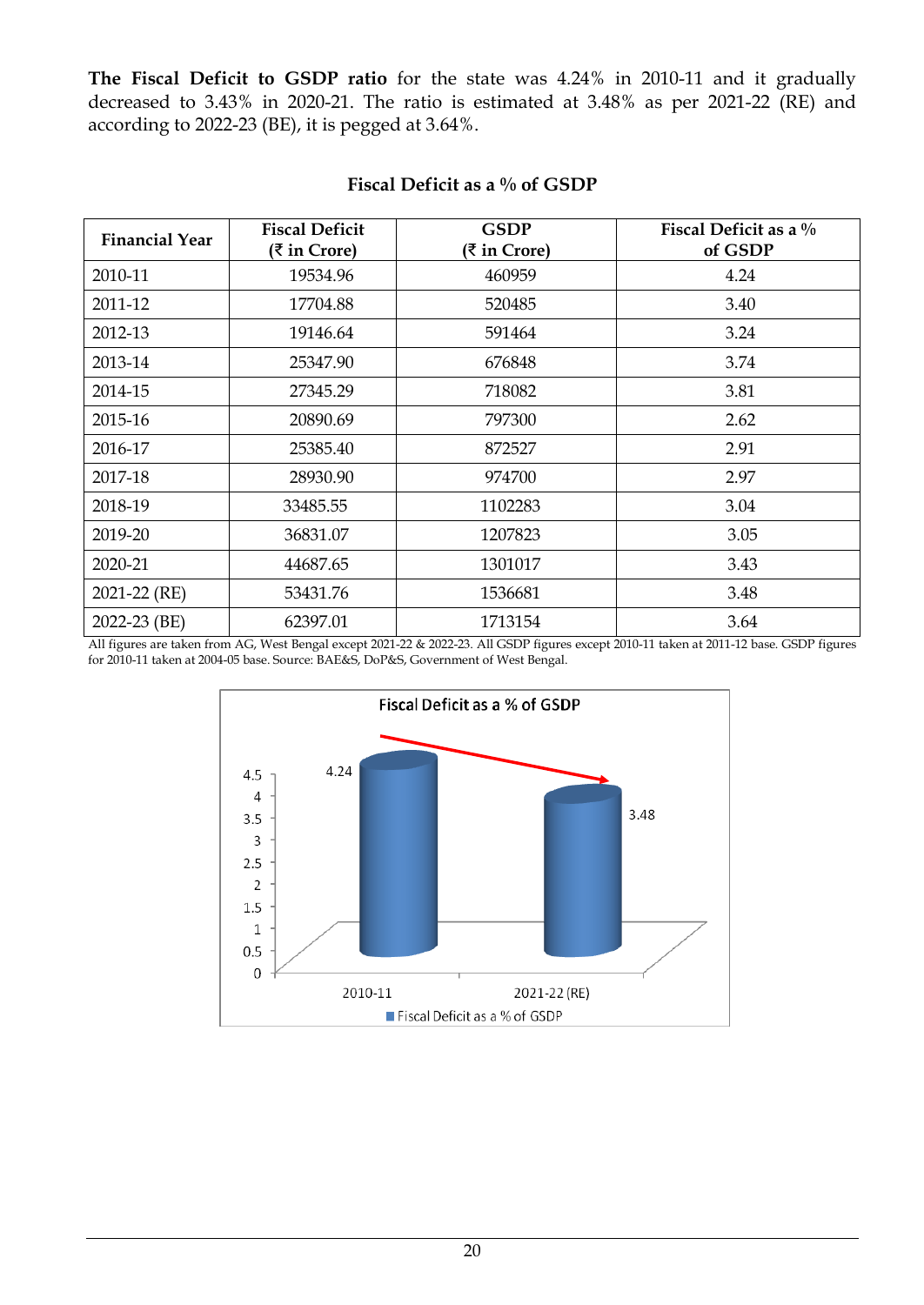**The Fiscal Deficit to Total Revenue Receipt ratio** for the state was 41.33% in 2010-11 and it gradually decreased to 30.11% in 2020-21. According to 2021-22 (RE), the Fiscal Deficit to Total Revenue Receipt ratio is estimated at 30.35% and as per 2022-23 (BE), it is reduced at 31.51%.

| <b>Financial Year</b> | <b>Fiscal Deficit</b><br>$(3 \in \mathbb{R})$ for Crore) | <b>Total Revenue Receipt</b><br>(₹ in Crore) | Fiscal Deficit as a $\%$<br>of Total Revenue Receipt |
|-----------------------|----------------------------------------------------------|----------------------------------------------|------------------------------------------------------|
| 2010-11               | 19534.96                                                 | 47264.20                                     | 41.33                                                |
| 2011-12               | 17704.88                                                 | 58755.04                                     | 30.13                                                |
| 2012-13               | 19146.63                                                 | 68295.75                                     | 28.03                                                |
| 2013-14               | 25347.90                                                 | 72881.79                                     | 34.78                                                |
| 2014-15               | 27345.30                                                 | 86514.21                                     | 31.61                                                |
| 2015-16               | 20890.69                                                 | 109732.21                                    | 19.04                                                |
| 2016-17               | 25385.40                                                 | 117832.45                                    | 21.54                                                |
| 2017-18               | 28930.90                                                 | 131270.38                                    | 22.04                                                |
| 2018-19               | 33485.55                                                 | 145975.25                                    | 22.94                                                |
| 2019-20               | 36831.07                                                 | 142914.21                                    | 25.77                                                |
| 2020-21               | 44687.65                                                 | 148393.97                                    | 30.11                                                |
| 2021-22 (RE)          | 53431.76                                                 | 176031.06                                    | 30.35                                                |
| 2022-23 (BE)          | 62397.01                                                 | 198047.01                                    | 31.51                                                |

**Fiscal Deficit as a % of Total Revenue Receipt** 

All figures are taken from AG, West Bengal except 2021-22 & 2022-23

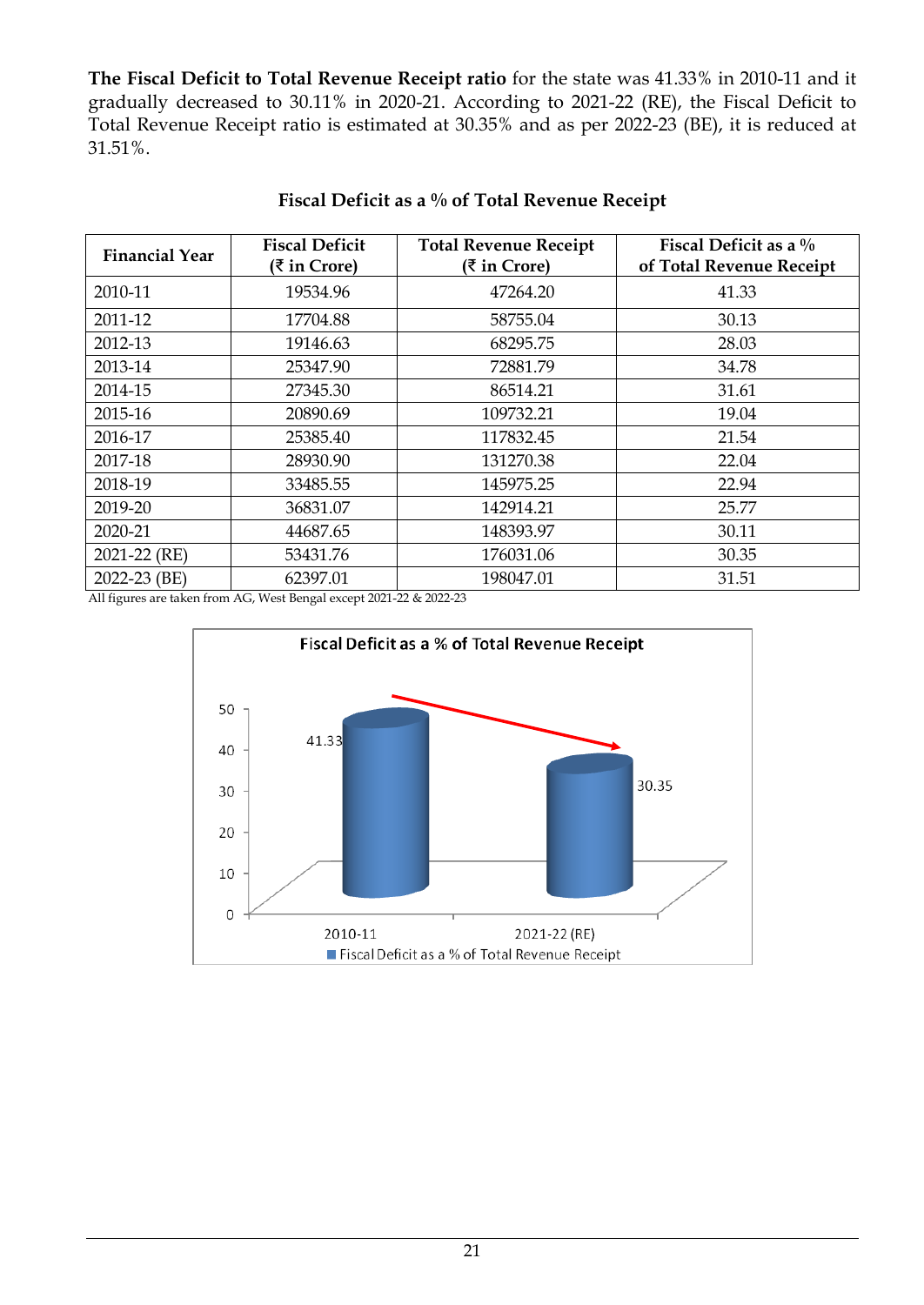| <b>Financial Year</b> | Capital Expenditure<br>(₹ in Crore) |          | Capital Expenditure as a<br>% of Fiscal Deficit |
|-----------------------|-------------------------------------|----------|-------------------------------------------------|
| 2010-11               | 2633.48                             | 19534.96 | 13.48                                           |
| 2011-12               | 3211.72                             | 17704.88 | 18.14                                           |
| 2012-13               | 5611.73                             | 19146.63 | 29.31                                           |
| 2013-14               | 7590.25                             | 25347.90 | 29.94                                           |
| 2014-15               | 10383.39                            | 27345.29 | 37.97                                           |
| 2015-16               | 13280.99                            | 20890.69 | 63.57                                           |
| 2016-17               | 12533.63                            | 25385.40 | 49.37                                           |
| 2017-18               | 19337.52                            | 28930.90 | 66.84                                           |
| 2018-19               | 24582.81                            | 33485.55 | 73.41                                           |
| 2019-20               | 17236.83                            | 36831.07 | 46.80                                           |
| 2020-21               | 15310.49                            | 44687.65 | 34.26                                           |
| 2021-22 (RE)          | 20639.48                            | 53431.76 | 38.63                                           |
| 2022-23 (BE)          | 34302.75                            | 62397.01 | 54.97                                           |

### **Capital Expenditure as a % of Fiscal Deficit**

All figures are taken from AG, West Bengal except 2021-22 & 2022-23



State's Capital Expenditure has been increasing steadily and consistently as percentage of State's Fiscal Deficit since the last few years. It increased consistently from 13.48% in 2010-11 to 34.26% in 2020-21, almost in quantum jumps in the last few years. It further leaped to 38.63% according to 2021-22 (RE), and went up to 54.97% in 2022-23 (BE). This reflects on the State's increased stress on Capital Expenditure while keeping Fiscal Deficit under control.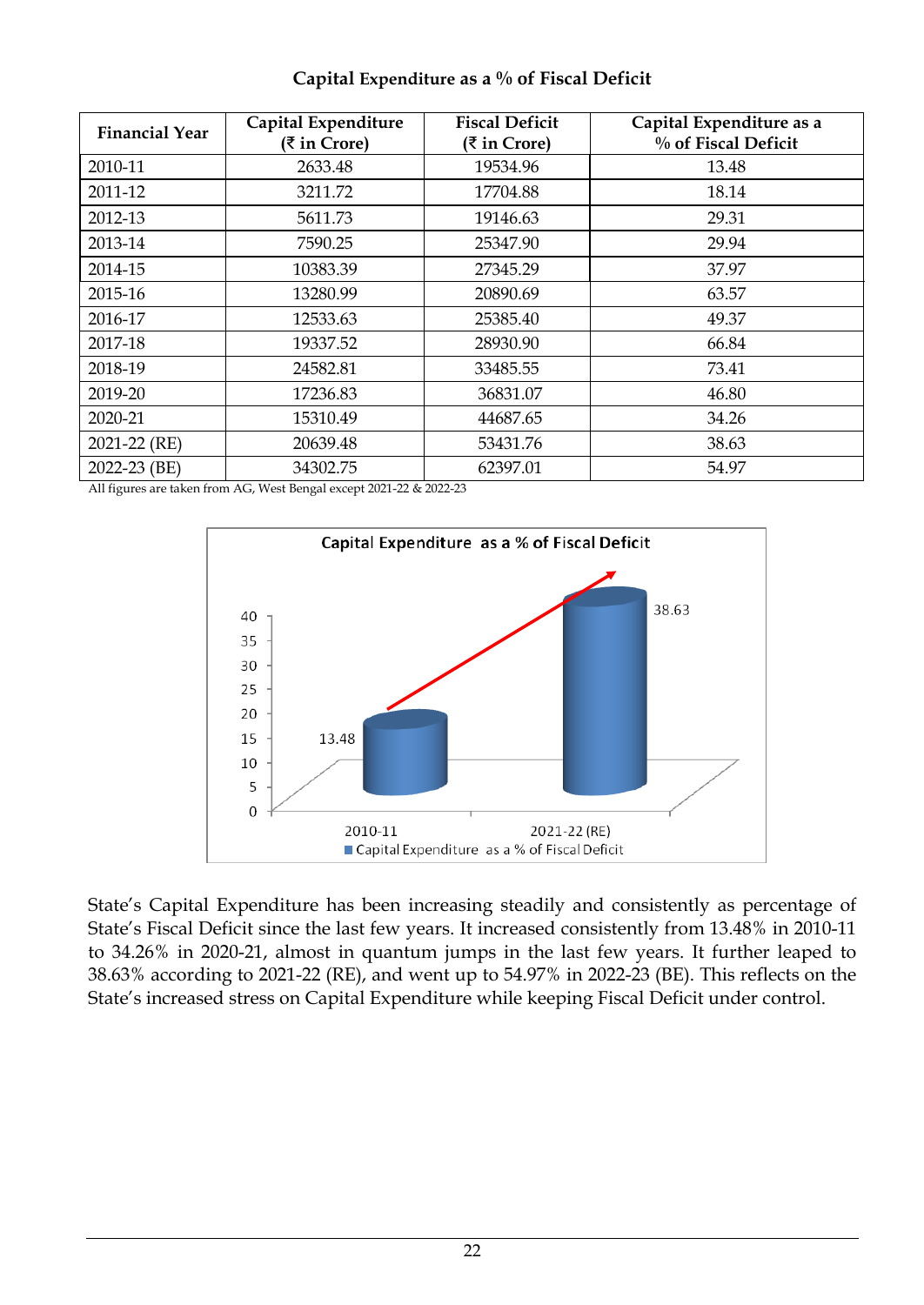| <b>Financial Year</b> | $\bar{\tau}$ in crore                         | Revenue Expenditure as a |                      |  |
|-----------------------|-----------------------------------------------|--------------------------|----------------------|--|
|                       | <b>Revenue Receipt</b><br>Revenue Expenditure |                          | % of Revenue Receipt |  |
| 2010-11               | 47264.20                                      | 64538.16                 | 136.55               |  |
| 2011-12               | 58755.04                                      | 73326.37                 | 124.80               |  |
| 2012-13               | 68295.75                                      | 82110.88                 | 120.23               |  |
| 2013-14               | 72881.79                                      | 91797.27                 | 125.95               |  |
| 2014-15               | 86514.21                                      | 103651.61                | 119.81               |  |
| 2015-16               | 109732.21                                     | 118827.26                | 108.29               |  |
| 2016-17               | 117832.45                                     | 133917.56                | 113.65               |  |
| 2017-18               | 131270.38                                     | 141077.36                | 107.47               |  |
| 2018-19               | 145975.25                                     | 156373.91                | 107.12               |  |
| 2019-20               | 142914.21                                     | 162575.12                | 113.76               |  |
| 2020-21               | 148393.97                                     | 177921.28                | 119.89               |  |
| 2021-22 (RE)          | 176031.06                                     | 208994.66                | 118.73               |  |
| 2022-23 (BE)          | 198047.01                                     | 226326.68                | 114.28               |  |

**Revenue Expenditure as a % of Revenue Receipt**

All figures are taken from AG, West Bengal except 2021-22 & 2022-23



State's Revenue Expenditure as percentage of Total Revenue Receipt has been roughly gradually decreasing for the last few years, which highlights the State's direction towards revenue self-sufficiency.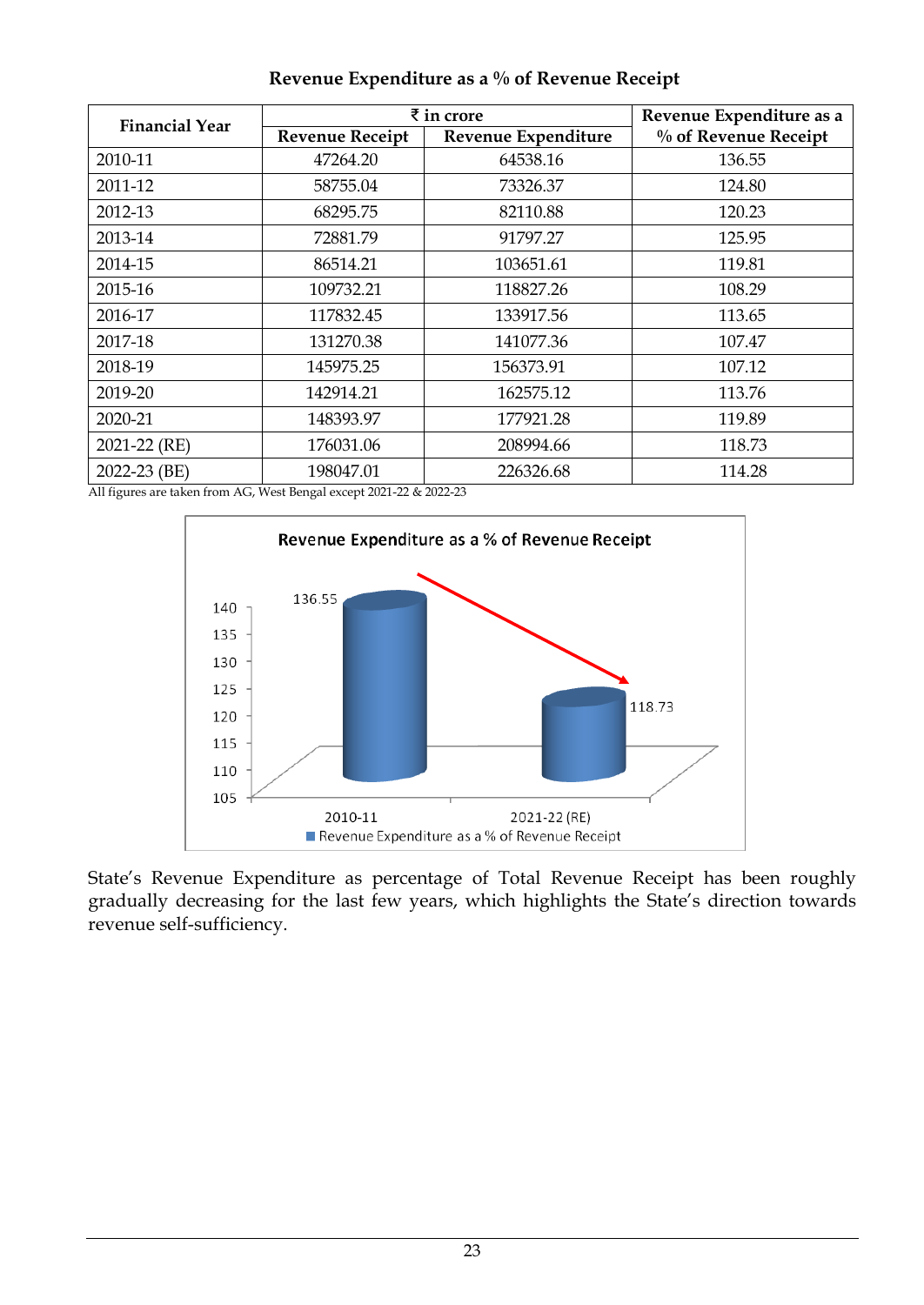| <b>Financial Year</b> | Interest<br>(₹ in Crore) | Revenue Receipt<br>(₹ in Crore) | Interest as a % of<br>Revenue Receipt |
|-----------------------|--------------------------|---------------------------------|---------------------------------------|
| 2010-11               | 13817.30                 | 47264.20                        | 29.23                                 |
| 2011-12               | 15895.99                 | 58755.04                        | 27.05                                 |
| 2012-13               | 17570.70                 | 68295.75                        | 25.73                                 |
| 2013-14               | 20756.81                 | 72881.79                        | 28.48                                 |
| 2014-15               | 21587.99                 | 86514.21                        | 24.95                                 |
| 2015-16               | 23114.92                 | 109732.21                       | 21.06                                 |
| 2016-17               | 25702.85                 | 117832.45                       | 21.81                                 |
| 2017-18               | 28073.76                 | 131270.38                       | 21.39                                 |
| 2018-19               | 28911.14                 | 145975.25                       | 19.81                                 |
| 2019-20               | 31667.72                 | 142914.21                       | 22.16                                 |
| 2020-21               | 33781.51                 | 148393.97                       | 22.76                                 |
| 2021-22 (RE)          | 36561.67                 | 176031.06                       | 20.77                                 |
| 2022-23 (BE)          | 39110.92                 | 198047.01                       | 19.75                                 |

### **Interest as a % of Revenue Receipt**

All figures are taken from AG, West Bengal except 2021-22 & 2022-23



State's Interest payments although have been increasing over the years, their percentage over the corresponding Revenue Receipt figures has been reducing approximately.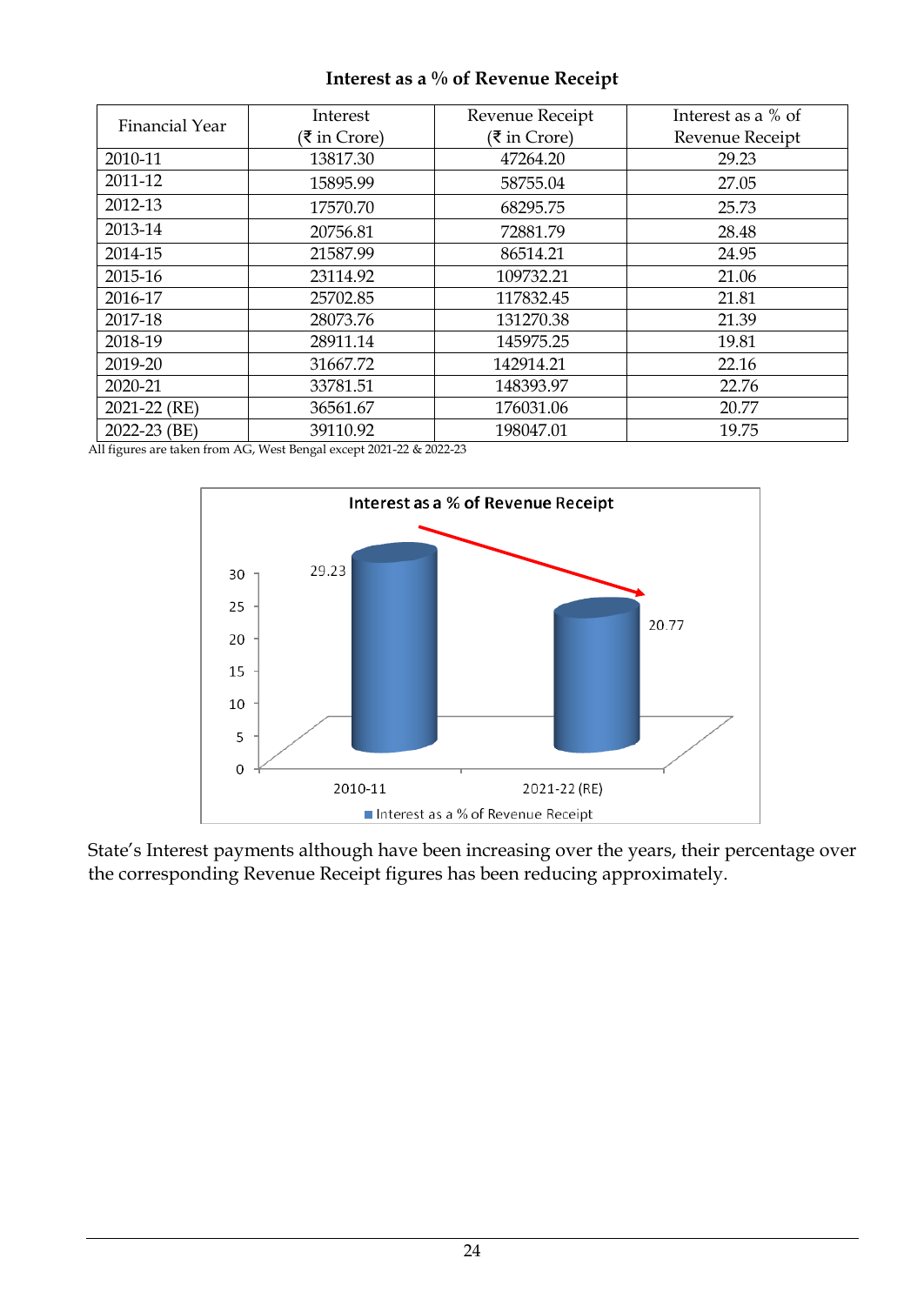## **B. FISCAL POLICY FOR THE ENSUING YEAR**

## **(1) Tax Policy**

The Government has introduced far-reaching reforms in Tax policy and Tax Administration since the financial year 2011-12. Array of Government Process Re-engineering has been introduced in State Excise and Registration & Stamp Duty collection. Major digital initiatives have also been implemented in all areas of tax collection including e-registration, e-filing of returns and e-payment of taxes to simplify procedures and reduce compliance costs. Effective e-governance initiatives of the State Government in Tax Administration have deepened the structural changes in State tax collection in the last eight years thereby enhancing buoyancy.

Goods and Service Tax (GST) has been introduced in India w.e.f. 1.7.2017, subsuming some important Central and State level taxes, including the main source of State tax revenue, namely, the Value Added Tax (VAT). With the implementation of GST at the State level, the State Govt. has collaborated effectively in migrating from administration of VAT to GST. Due to the effective implementation of e-governance in VAT administration, its benefits have also been realized in implementation of GST. Due to this effort, the State has achieved the highest growth in number of new registrations under GST in the whole country.

Due to concerted and planned execution of various reform measures in State Taxes, Collection of State Tax Revenue has increased from ₹21128.74 crore in 2010-11 to ₹60287.24 crore in 2020-21. It has increased by about three times over the 10-year span.

## **(2) Expenditure Policy**

The cornerstone of State's Expenditure Policy has consistently been greater emphasis on Capital Expenditure and Development Expenditure than on Revenue Expenditure in view of its overall and long-term development imparts in the future. The thrust can be clearly observed in the regular increase of in Capital and Development Expenditure heads since 2011-12 over the years.

The Government has consistently laid emphasis on capital creation and other social welfare and development programmes. Efforts are being made to increase plan outlays for building infrastructure in the areas of road connectivity, power, drinking water, urban utilities, etc. and welfare programmes meant for the development of the backward classes, minorities, women, child, rural and urban population living below the poverty line.

## **(3) Borrowing and other liabilities, Lending and Investment**

State Government's borrowing was for meeting the requirement for developmental expenditure of the State. State Government helps the Public Sector undertakings of the state by sanctioning loans, subsidy and grant for the smooth functioning of these organisations. Except this, investments to the share capital of the co-operative organisations of the state and various Public Sector undertakings may be done by the State Government by way of borrowing from different Central Financial Institutions.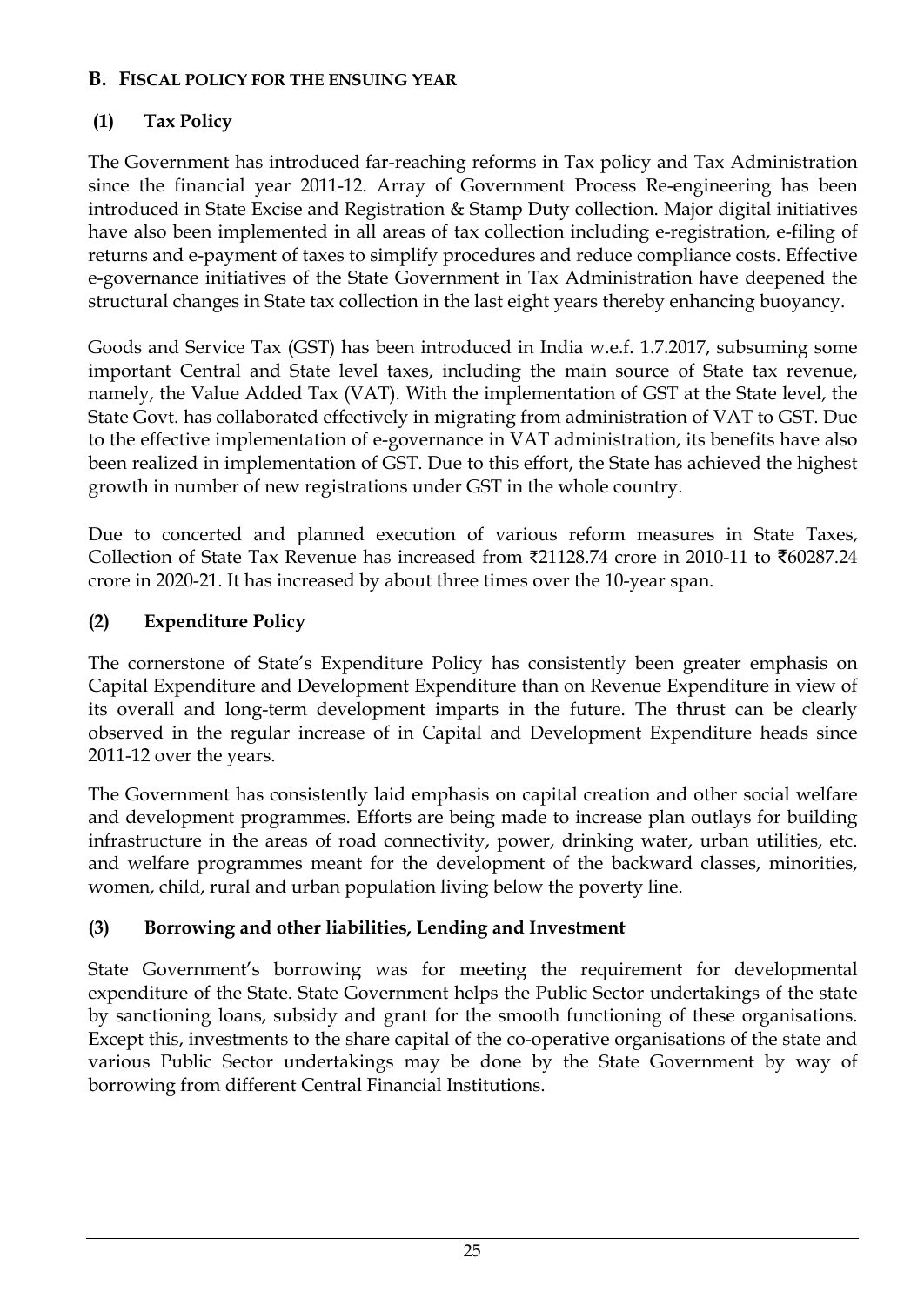## **(4) Consolidated Sinking Fund**

The Consolidated Sinking Fund came into force from the financial year 1999-2000. This fund is to be utilised as an amortisation fund for redemption of the market loans of the State Government commencing from 2004-05. The outstanding balance of the extant Consolidated Sinking Fund Scheme as at end of March 2019 has transferred to the Fund. Total investment of the fund as on 01.04.2022 is ₹10296.76 crore.

## **(5) Contingent Liabilities**

Government of West Bengal has enacted "the West Bengal Ceiling on Government Guarantees Act, 2001", in which it was fixed that the total outstanding Government Guarantees as on first day of April of any year shall not exceed 90% per month of the state Revenue Receipts of the second preceding year. The Government accord guarantee worth ₹8541.52 cr., ₹6593.32 cr., ₹8178.43 cr. and ₹7727.68 cr. in the past four years (2017-18 to 2020- 21) which were within the ceiling.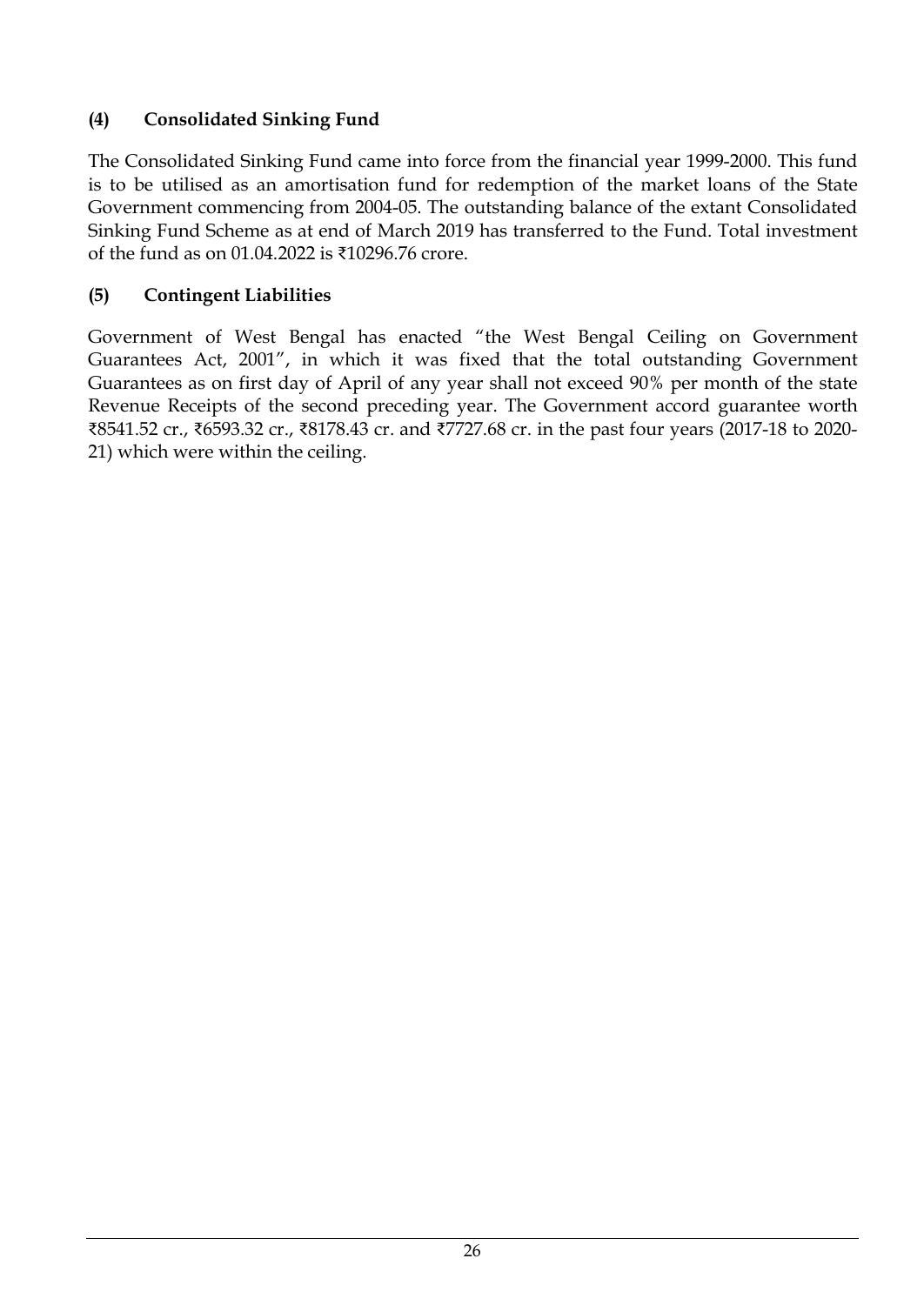## **SELECT FISCAL INDICATORS**

(In percentage)

| SI.<br>No.     | Item                                                         | <b>Previous Years</b><br>Actual |         | <b>Current Year</b> |               |  |
|----------------|--------------------------------------------------------------|---------------------------------|---------|---------------------|---------------|--|
|                |                                                              | 2019-20                         | 2020-21 | BE<br>2021-22       | RE<br>2021-22 |  |
| (1)            | (2)                                                          | (3)                             | (4)     | (5)                 | (6)           |  |
| $\mathbf{1}$   | Gross fiscal deficit as per centum<br>of GSDP                | 3.05                            | 3.43    | 3.96                | 3.48          |  |
| $\overline{2}$ | Revenue deficit as per centum of gross<br>fiscal deficit     | 53.38                           | 66.07   | 43.96               | 61.69         |  |
| 3              | Total debt stock as per centum of GSDP                       | 35.89                           | 37.05   | 34.87               | 34.41         |  |
| $\overline{4}$ | Total debt stock as per centum of total<br>revenue receipts  | 303.30                          | 324.81  | 287.03              | 300.42        |  |
| 5              | Own revenue receipts as per centum of<br>revenue expenditure | 37.32                           | 33.88   | 35.33               | 35.36         |  |
| 6              | Capital outlay as per centum of Gross<br>fiscal deficit      | 43.36                           | 29.17   | 53.85               | 36.22         |  |
| 7              | Interest payment as per centum of<br>revenue receipts        | 22.16                           | 22.76   | 17.49               | 20.77         |  |
| 8              | Non-tax revenue as per centum of<br>revenue expenditure      | 1.98                            | 2.92    | 2.16                | 1.38          |  |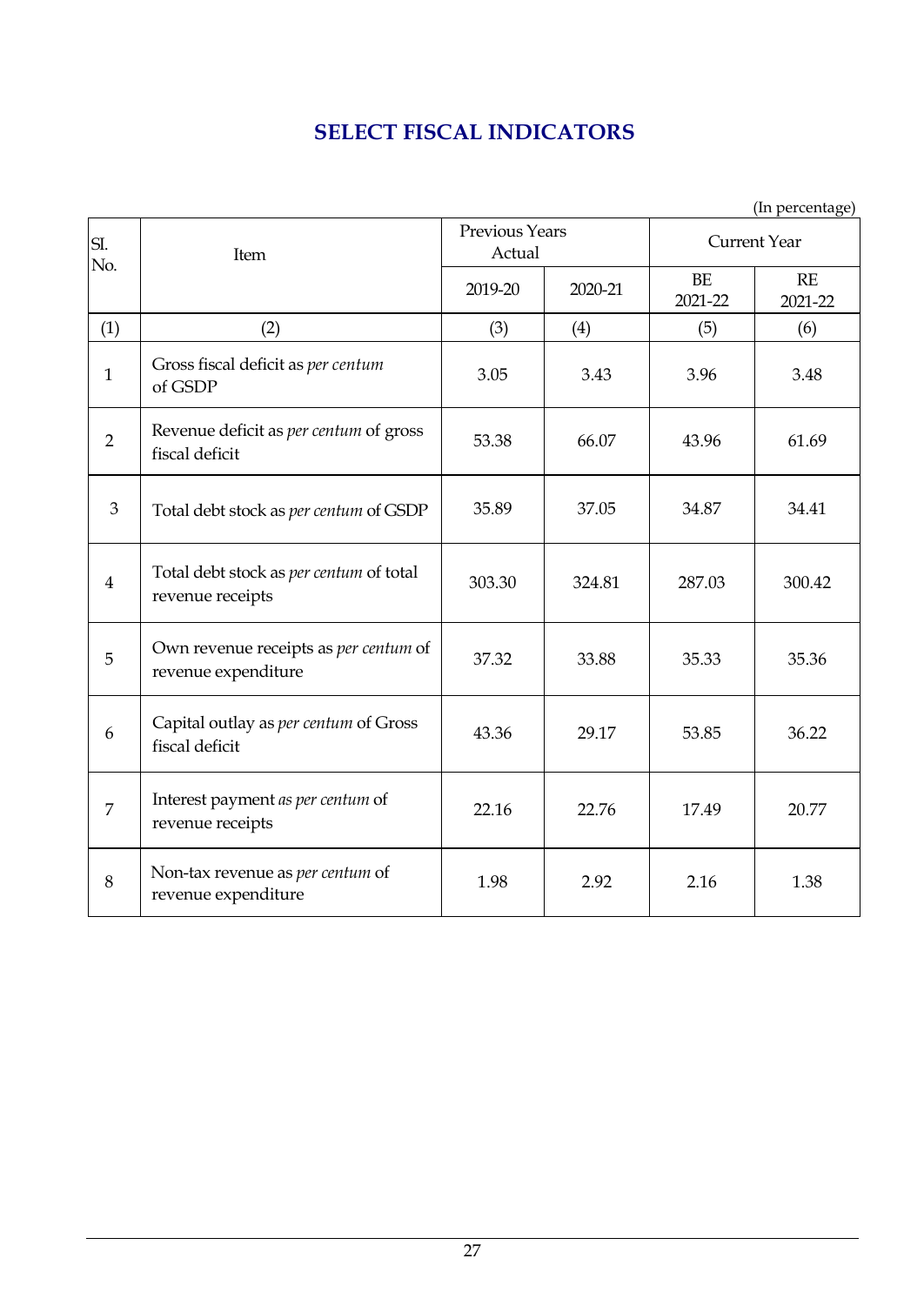## **COMPONENTS OF GOVERNMENT LIABILITIES**

 $($ ₹ in Crore)

|                |                                                                       | Raised during the<br><b>Fiscal Year</b> |                                 | Repayment/<br>Redemption during the     |                                 | <b>Outstanding Amount</b><br>(End-March) |                                 |
|----------------|-----------------------------------------------------------------------|-----------------------------------------|---------------------------------|-----------------------------------------|---------------------------------|------------------------------------------|---------------------------------|
| SI.<br>No.     | Category                                                              | Previous<br>year<br>(Actual)<br>2020-21 | Current<br>year (RE)<br>2021-22 | Previous<br>year<br>(Actual)<br>2020-21 | Current<br>year (RE)<br>2021-22 | Previous<br>year (Actual)<br>2020-21     | Current<br>year (RE)<br>2021-22 |
| (1)            | (2)                                                                   | (3)                                     | (4)                             | (5)                                     | (6)                             | (7)                                      | (8)                             |
| $\mathbf{1}$   | Market borrowings                                                     | 59,679.61                               | 67,394.00                       | 9,500.03                                | 22,190.60                       | 3,40,434.96                              | 3,85,638.36                     |
| $\overline{2}$ | Loans from Centre                                                     | 1,999.32                                | 2,526.83                        | 1,444.12                                | 1,522.72                        | 15798.71*                                | 16802.81**                      |
| 3              | Special Securities issued to<br>National Small Savings<br>Fund (NSSF) |                                         |                                 | 6,339.99                                | 6,339.99                        | 56,996.42                                | 50,656.43                       |
| $\overline{4}$ | Borrowings from<br>Financial Institutions/<br><b>Banks</b>            | 1,164.44                                | 1,693.00                        | 1,450.48                                | 1,459.28                        | 6,586.30                                 | 6,819.91                        |
| 5              | Ways and Means Advance<br>(WMA)/Over Draft (OD)<br>from RBI           | 8,154.69                                | 30,000.00                       | 8,154.69                                | 30,000.00                       |                                          |                                 |
| 6              | State Provident Funds etc.                                            | 4,761.69                                | 5,235.84                        | 2,474.10                                | 2,633.34                        | 62,182.42                                | 68,915.54                       |
| 7              | Reserve and deposits                                                  | 1,05,843.01                             | 1,17,569.00                     | 1,03,715.53                             | 1,13,438.39                     |                                          |                                 |

**\*** This amount excludes Rs.4431.00 Crore which has been passed on by Government of India to the State as Back to Back Loan in lieu of GST Compensation during the Financial Year 2020-2021 vide Ministry of Finance Order No. 40(1)PF-S/2020-21 dated 15/10/2020. In accordance with the said order this amount will not be taken into account for calculating the debt stock of the State Government.

**\*\*** This amount excludes Rs.6425.00 Crore which will be passed on by Government of India to the State as Back to Back Loan in lieu of GST Compensation during the Financial Year 2021-2022 vide Ministry of Finance Order No. 40(1)PF-S/2021-22 dated 09/06/2021. In accordance with the said order this amount will not be taken into account for calculating the debt stock of the State Government.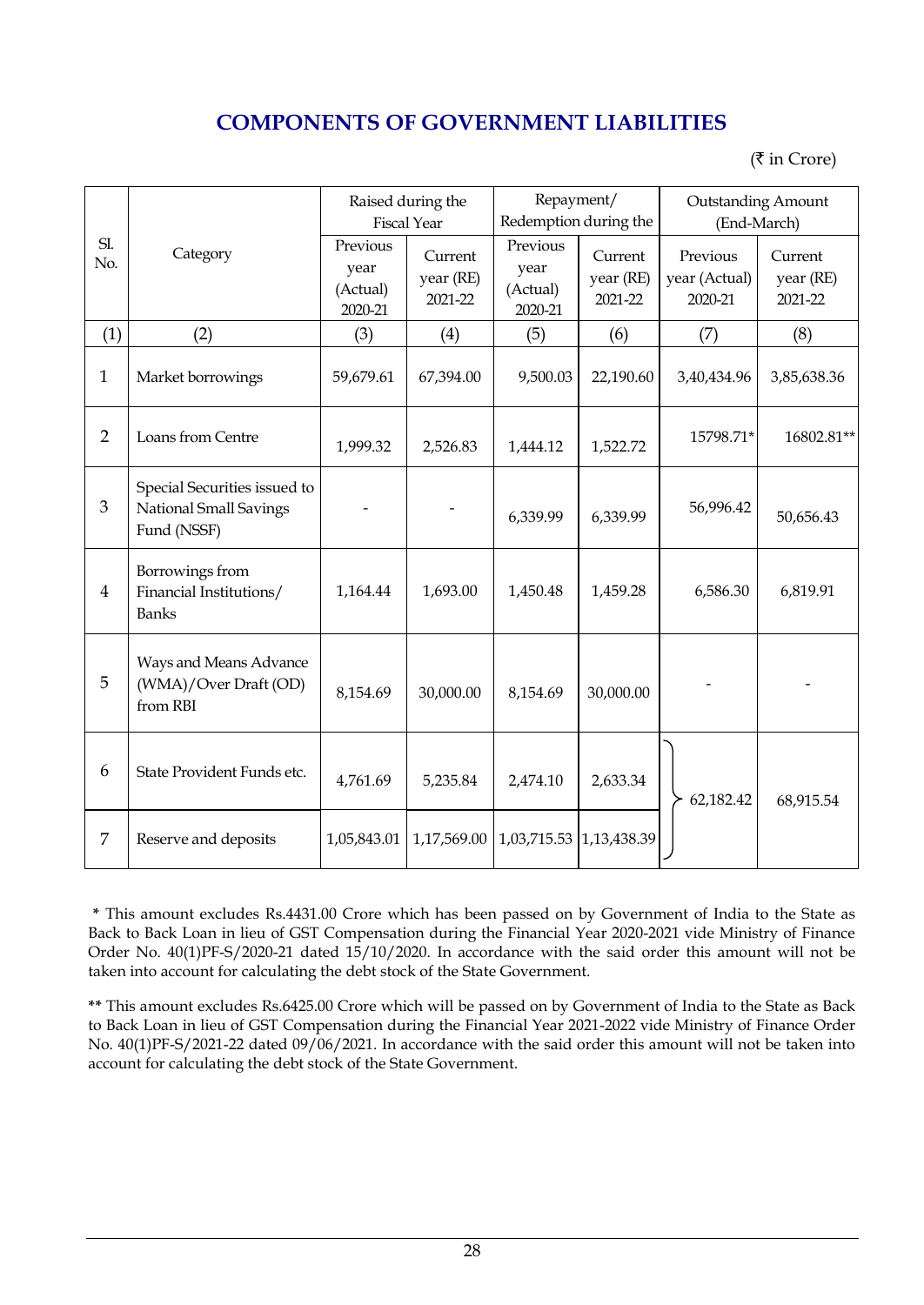## **GUARANTEES GIVEN BY STATE GOVERNMENT**

|                                                   |                                                       |                                                        |                                      |                                                           |                                          |                |                                              | (₹ in crore)                      |            |
|---------------------------------------------------|-------------------------------------------------------|--------------------------------------------------------|--------------------------------------|-----------------------------------------------------------|------------------------------------------|----------------|----------------------------------------------|-----------------------------------|------------|
|                                                   |                                                       |                                                        |                                      |                                                           | Invoked<br>during the<br>year<br>2021-22 |                |                                              | Guarantee<br>Commission<br>of fee |            |
| (No. of Guarantees)<br>Category / Sector          | Maximum amount guaranteed<br>during this year 2021-22 | Outstanding at the beginning of the<br>year 01.04.2027 | Additions during the year<br>2021-22 | Deletions (other than invoked)<br>during the year 2021-22 | Discharged                               | Not Discharged | Outstanding at end of the year<br>31.03.2022 | Receivable                        | Received   |
| Agriculture Department (1)                        | 110.00                                                | 18.59                                                  | Nil                                  | 18.59                                                     | Nil                                      | Nil            | Nil                                          | Nil                               | Nil        |
| Food & Supplies Department (2)                    | 4200.00                                               | 1200.00                                                | 2000.00                              | 1200.00                                                   | Nil                                      | Nil            | 2000.00                                      | Nil                               | Nil        |
| <b>Backward Classes Welfare</b><br>Department (4) | 30.00                                                 | 107.45                                                 | Nil                                  | 13.46                                                     | Nil                                      | Nil            | 93.99                                        | Nil                               | $\rm{Nil}$ |
| <b>Tribal Development</b><br>Department (1)       | 30.00                                                 | 16.09                                                  | 3.42                                 | 5.23                                                      | Nil                                      | Nil            | 14.28                                        | Nil                               | $\rm{Nil}$ |
| Co-operation Department (3)                       | 1920.00                                               | 1394.56                                                | 306.72                               | 555.73                                                    | Nil                                      | Nil            | 1145.55                                      | Nil                               | Nil        |
| Finance Department (9)                            | 3550.00                                               | 1400.00                                                | 3550.00                              | Nil                                                       | Nil                                      | Nil            | 4950.00                                      | Nil                               | $\rm{Nil}$ |
| Panchayats & Rural<br>Development Department (1)  | Nil                                                   | 397.93                                                 | Nil                                  | 397.93                                                    | Nil                                      | Nil            | Nil                                          | Nil                               | Nil        |
| Power Department (8)                              | 5289.01                                               | 7670.27                                                | 3915.00                              | 2904.46                                                   | Nil                                      | Nil            | 8680.81                                      | 149.65                            | $\rm{Nil}$ |
| <b>Grand Total</b>                                | 15129.01                                              | 12204.89                                               | 9775.14                              | 5095.40                                                   | Nil                                      | <b>Nil</b>     | 16884.63                                     | 149.65                            | Nil        |

Note : All Category / Sectors under the Class : Guarantees given to the Reserve Bank of India, other banks and financial institutions for repayment of principal and payment of interest, cash credit facility, financing seasonal a g r i c u l t u r a l operations and for providing working capital to companies, corporations and cooperative societies and banks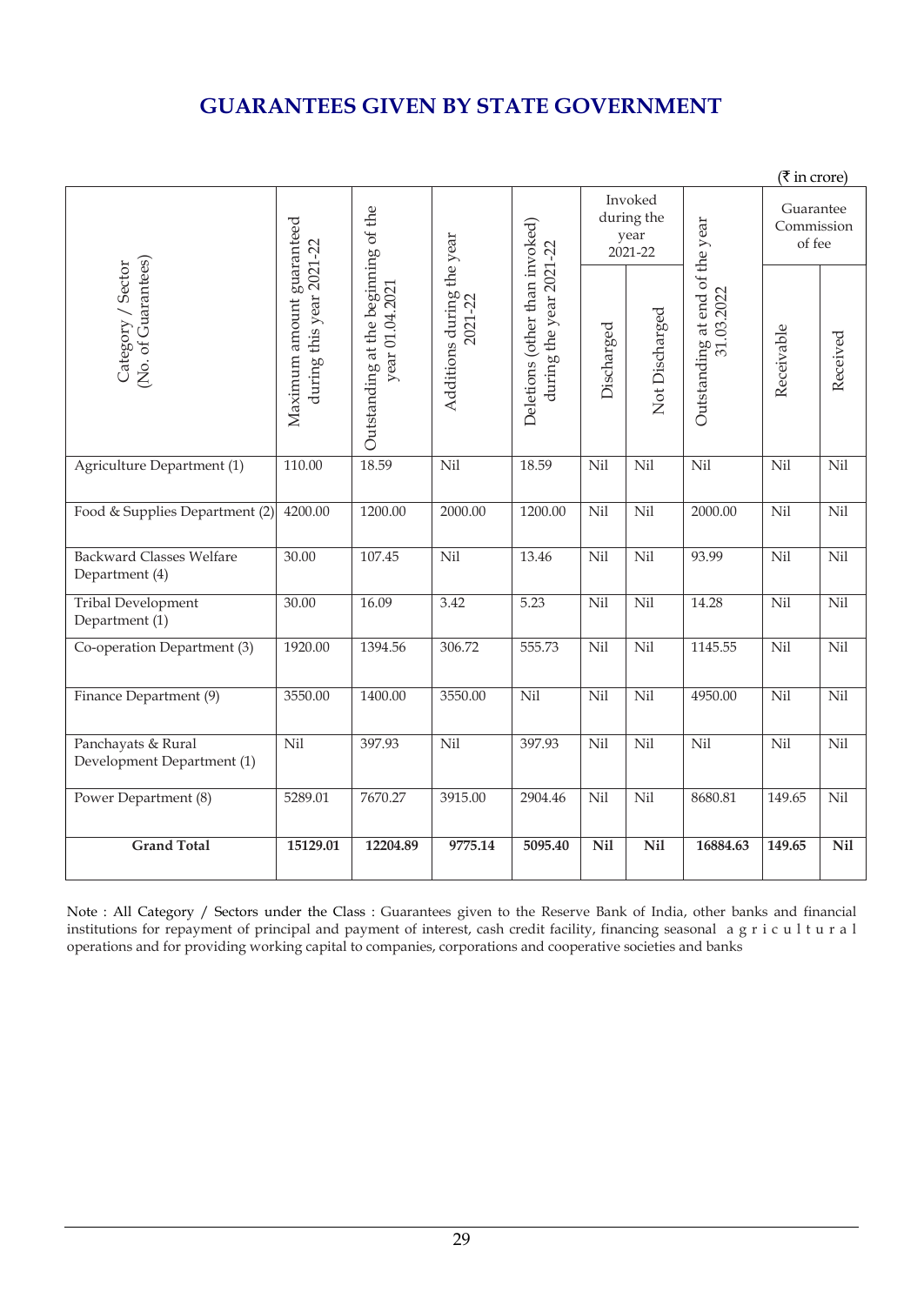# **GUARANTEE REDEMPTION FUND (GRF)**

 $($ ₹ in crore)

| Outstanding     | Outstanding  | Amount of      | Addition to  | Withdrawal     | Outstanding  |
|-----------------|--------------|----------------|--------------|----------------|--------------|
| invoked         | amount in    | guarantees     | GRF during   | from GRF       | amount in    |
| guarantees at   | GRF at end   | likely to be   | current year | during current | GRF at end   |
| end of previous | of previous  | invoked during | 2021-22      | year 2021-22   | of current   |
| year 2020-21    | year 2020-21 | year 2021-22   |              |                | year 2021-22 |
| (1)             | (2)          | (3)            | (4)          | (5)            | (6)          |
| Nil             | 645.88*      | <b>Nil</b>     | 50.00        | Nil            | 695.88       |

\* It includes accumulated interest upto 31/03/2021.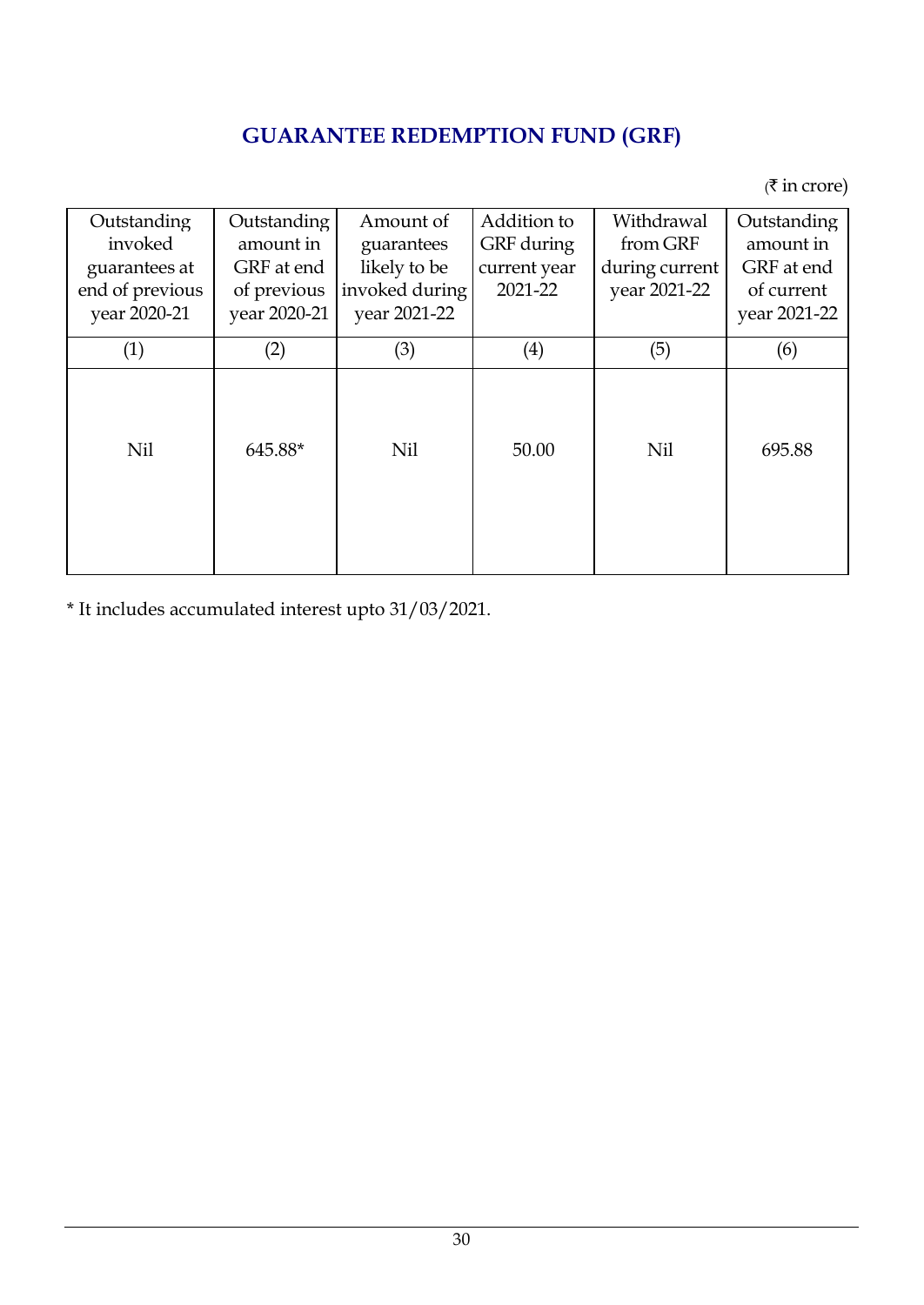## **TAX REVENUES RAISED BUT NOT REALISED (PRINCIPAL TAXES)**

|            |                                           | Amount under dispute<br>(₹ crore)    |                                       |                                        |                  |                                 | Amount not under dispute<br>(₹ crore) |                                       |                                        |                  |                       |              |
|------------|-------------------------------------------|--------------------------------------|---------------------------------------|----------------------------------------|------------------|---------------------------------|---------------------------------------|---------------------------------------|----------------------------------------|------------------|-----------------------|--------------|
| Major Head | Description                               | Over 1 year but<br>less than 2 years | Over 2 years but<br>less than 5 years | less than 10 years<br>Over 5 years but | Over 10 years    | Total                           | Over 1 year but<br>less than 2 years  | Over 2 years but<br>less than 5 years | less than 10 years<br>Over 5 years but | Over 10 years    | Total                 | Grand Total  |
| (1)        | (2)                                       | (3)                                  | (4)                                   | (5)                                    | (6)              | (7)                             | (8)                                   | (9)                                   | (10)                                   | (11)             | (12)                  | (13)         |
| 0022       | Agricultural<br>Income Tax                | 0.57                                 | 0.21                                  | 0.23                                   | 0.28             | 1.29                            | 7.92                                  | 7.20                                  | 8.24                                   | 3.43             | 26.79                 | 28.08        |
|            | R. E. Cess on<br>Tea Estate               | $\mathbf{0}$                         | $\boldsymbol{0}$                      | $\boldsymbol{0}$                       | $\boldsymbol{0}$ | $\boldsymbol{0}$                | $\boldsymbol{0}$                      | 5.16                                  | 27.10                                  | 5.09             | 37.35                 | 37.35        |
| 0029       | $\overline{P}$ . E. Cess on<br>Tea Estate | $\boldsymbol{0}$                     | $\boldsymbol{0}$                      | $\boldsymbol{0}$                       | $\boldsymbol{0}$ | $\boldsymbol{0}$                | $\boldsymbol{0}$                      | 2.51                                  | 8.22                                   | 2.34             | 13.07                 | 13.07        |
| 0030       | Stamps and<br>Registration<br>fees        | $\boldsymbol{0}$                     | $\boldsymbol{0}$                      | $\boldsymbol{0}$                       | 128.45           | 128.45                          | $\boldsymbol{0}$                      | $\mathbf{0}$                          | $\boldsymbol{0}$                       | $\boldsymbol{0}$ | $\boldsymbol{0}$      | 128.45       |
| 0039       | <b>State Excise</b>                       | 0.9600                               | 8.6295                                | 4.4600                                 | 6.2345           | 20.2804                         | $\boldsymbol{0}$                      | 0.3500                                | 0.5113                                 | 0.0250           | 0.8863                | 21.1667      |
|            | <b>VAT</b>                                | $\boldsymbol{0}$                     |                                       |                                        |                  | 1508.35 3622.10 1654.50 6784.96 | $\boldsymbol{0}$                      | 1869.03                               | 729.27                                 |                  | 308.06 2906.36        | 9691.31      |
| 0040       | <b>Central Sales</b><br>Tax               | $\mathbf{0}$                         | 168.79                                | 665.04                                 | 309.92           | 1143.75                         | $\boldsymbol{0}$                      | 262.40                                | 94.78                                  | 51.17            | 408.36                | 1552.11      |
| 0043       | Electricity<br>Duty                       | 40.6                                 | 2.9                                   | 4.424                                  | $\boldsymbol{0}$ | 47.924                          | 5.6588                                | 3.726                                 |                                        |                  | 0.9124 10.694 20.9912 | 68.9152      |
| 0045       | <b>Betting Tax</b>                        | $\mathbf{0}$                         | $\boldsymbol{0}$                      | $\mathbf{0}$                           | $\boldsymbol{0}$ | $\mathbf{0}$                    | $\mathbf{0}$                          | $\mathbf{0}$                          | $\theta$                               | $\boldsymbol{0}$ | $\boldsymbol{0}$      | $\mathbf{0}$ |
|            | Entertainment<br>Tax                      | 2.20                                 | 2.16                                  | 1.82                                   | 0.67             | 6.85                            | 5.29                                  | 13.28                                 | 11.01                                  | 4.35             | 33.93                 | 40.78        |
|            | Luxury Tax                                | 0.33                                 | 0.55                                  | 2.53                                   | 0.24             | 3.65                            | 2.62                                  | 7.25                                  | 5.41                                   | 3.20             | 18.48                 | 22.13        |

### (As at the end of reporting year 2021-22)

Note: The reporting year refers to the second year preceding the year for which the annual financial statement and demands for grants are presented.

Demand under VAT and Sale Tax are generated from the system as such it is always available in the system. However, realization against that is not interlinked with it resulting in system showing demand as unrealized, even in cases where the amount may have actually been realized. A task force has been recently set up to look into all such cases & come up with actual unrealized amount.